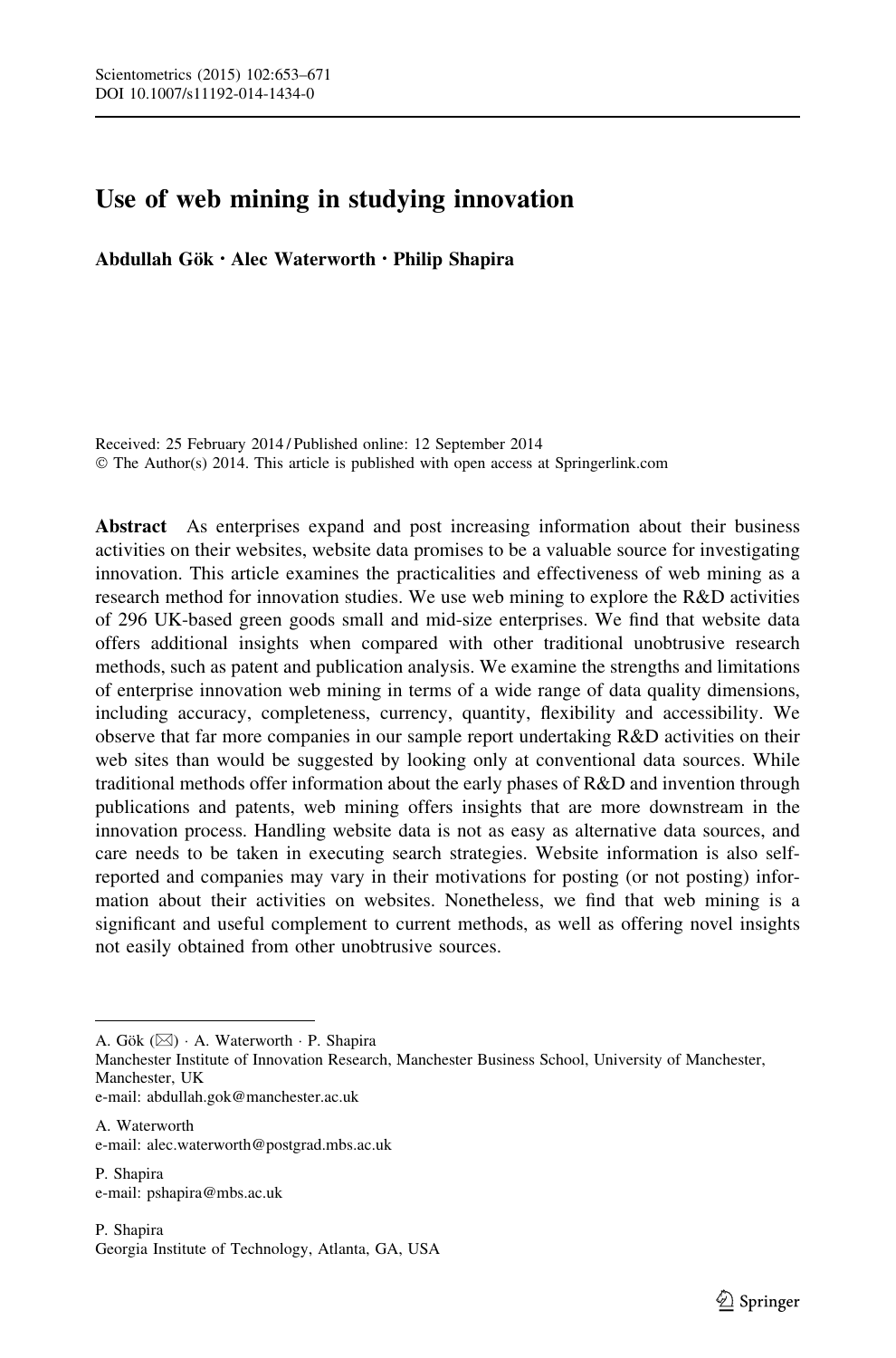# Keywords Web mining - Web scraping - Innovation - R&D

# Mathematics Subject Classfication 68T50 Natural language processing JEL Classfication O320 Management of Technological Innovation and R&D

## Introduction

Enterprises use their publicly-viewable websites for a variety of reasons, including promoting their products and services, directly selling those products and services, presenting information about their development, capabilities and credentials, documenting their achievements, and expanding their customer base, especially in export markets (Fisher et al. [2007\)](#page-17-0). Enterprise websites often also contain valuable information about the company's location(s) and facilities, specifications of products and services offered, the orientation and attitude of the firm, key personnel, and strategies and relationships with other firms and organizations.

The ever-growing amount of information that is available through enterprise websites offers significant opportunities for researchers. With the understanding that websites are self-reports, website information has advantages in that it is readily and publicly available, is cost-effective to obtain, and can be extensive in terms of coverage and the amount of data contained. In an era where corporate response rates to voluntary academic research questionnaire surveys are frequently rather low, those same corporations maintain a relatively high website presence. For example, just under three-quarters of UK companies with at least one employee indicate that they maintain a website—a figure that rises to 85 % for companies (all sectors) with 10 or more employees and 91 % for manufacturing companies with 10 or more employees.<sup>1</sup>

We recognize that the information that is available on enterprise websites is not standardized, varies according to the company andhow it wishes to present itself, and is typically in an unstructured format. Yet, notwithstanding these and other caveats, we suggest that the data that can be found on enterprise websites is an additional and important source of information and intelligence, particularly in addressing questions related to innovation where other data sources are less effective in gathering sufficient and relevant information. Technical advances in handling and analyzing unstructured data as well as current interest in the use of ''big data'' in discovering patterns and trends make it timely to investigate the appropriateness of using enterprise websites as a data source. However, while there are significant benefits to using website data through methods such as web scraping or web mining in innovation research, the literature on the use and validity of these approaches is relatively underdeveloped. This article aims to address this issue by analyzing the usefulness of website data in comparison with other data sources. We explore a web-derived dataset to discuss methodological issues related to the processes of conceptualizing, retrieving, structuring, cleaning, manipulating and interpreting website data in understanding company innovation strategies, focusing on enterprise research and development (R&D) activity.

In the next section, we review the available literature on the use of website data in innovation studies and wider social science applications. This is followed by discussion of our sample dataset and the methodologies used to obtain and analyze the data. In the

<sup>1</sup> Calculated by the authors from data on UK companies, industry sectors, employment and website addresses contained in FAME ([2014\)](#page-17-0). Search conducted on June 30, 2014.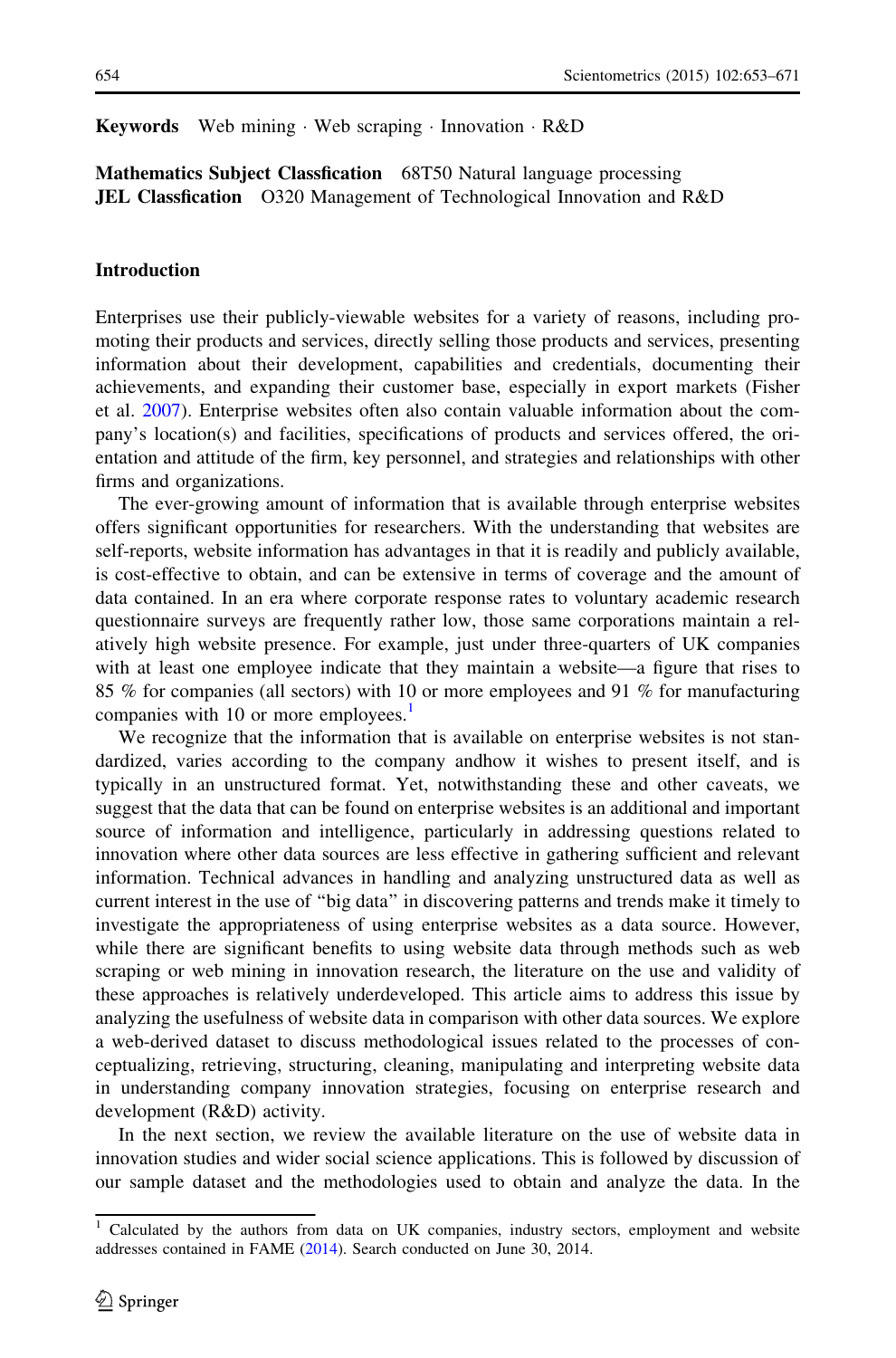ensuing section, there is an empirical demonstration of how the web mining process is operationalized in identifying R&D activities, as well as how this data correlates with other data sources. We then present a conceptual discussion of the relative qualities of website data for evaluating the enterprise R&D activities in comparison with other data sources. A discussion of the results and conclusions, as well as limitations, is contained in the final section.

#### Literature review

Researchers often select methods such as web mining due to their ''unobtrusiveness''. Webb et al. ([1966\)](#page-18-0) first coined the term ''unobtrusive measures'' in reference to methods of data collection that do not require direct contact with research subjects. Conversely, obtrusive methods can be regarded as those that require direct contact with the population studied.

These methods are each suitable to different circumstances, depending on what is being studied. For example, the opinions and beliefs of individuals are often best explored through interviews or questionnaires—obtrusive methods. However, if the research concerns real actions and behaviors, these may best be observed from a distance—using unobtrusive methods. Unobtrusive methods are a way of collecting data about a subject without their direct knowledge or participation (Cargan [2007](#page-17-0)). Unobtrusive methods can be less expensive in that they do not involve the costs of training and placing researchers in the field and following up directly with respondents. Additionally, as Lee ([2000\)](#page-17-0) discusses, one major advantage of using "non-reactive" approaches (Webb et al. [1981\)](#page-18-0) is that they avoid problems caused by the researcher's presence. In the case of obtrusive methods, the respondents are aware of the researcher and may alter their response to these research methods in light of this. Unobtrusive methods are also not limited to those who are accessible and cooperative (Webb et al.  $1966$ ). Lee  $(2000)$  $(2000)$  also outlines the opportunity that internet data presents in unobtrusive research.

In the field of innovation studies, there has long been the use of a combination of obtrusive methods (such as innovation surveys of firms or business case studies) and unobtrusive methods (such as analyzing databases of patents and publications). More recently, innovation researchers have demonstrated increasing creativity in developing more diverse unobtrusive methods, many of which use website or social media data. Robson ([2002](#page-17-0)) distinguishes between the more-traditional unobtrusive approaches already discussed and another—content analysis. The author describes content analysis as that conducted on a written document, such as books, letters and newspapers. However, we can see how this can be extended to analyzing the textual content of a website, through the process of web mining. Robson states that such an approach is different from other unobtrusive methods as the observation itself is indirect (i.e. there is no need to observe the participants – in our case, a group of companies—directly).

There are three general categories of web mining (Miner et al. [2012](#page-17-0)). Web content *mining* involves the analysis of unstructured text data within webpages to extract structured information. Web structure mining focuses on analyses of the hyper-linked structure of a set of webpages, typically using methods of network analysis. Web usage mining is the data mining process involving the usage data of webpages. All three types of web mining have been used in innovation studies.

An example of web structure mining in innovation studies is offered by Katz and Cothey [\(2006](#page-17-0)) who investigate relationships between the internet and innovation systems by utilizing website-based indicators from webpage counts and links. Another instance of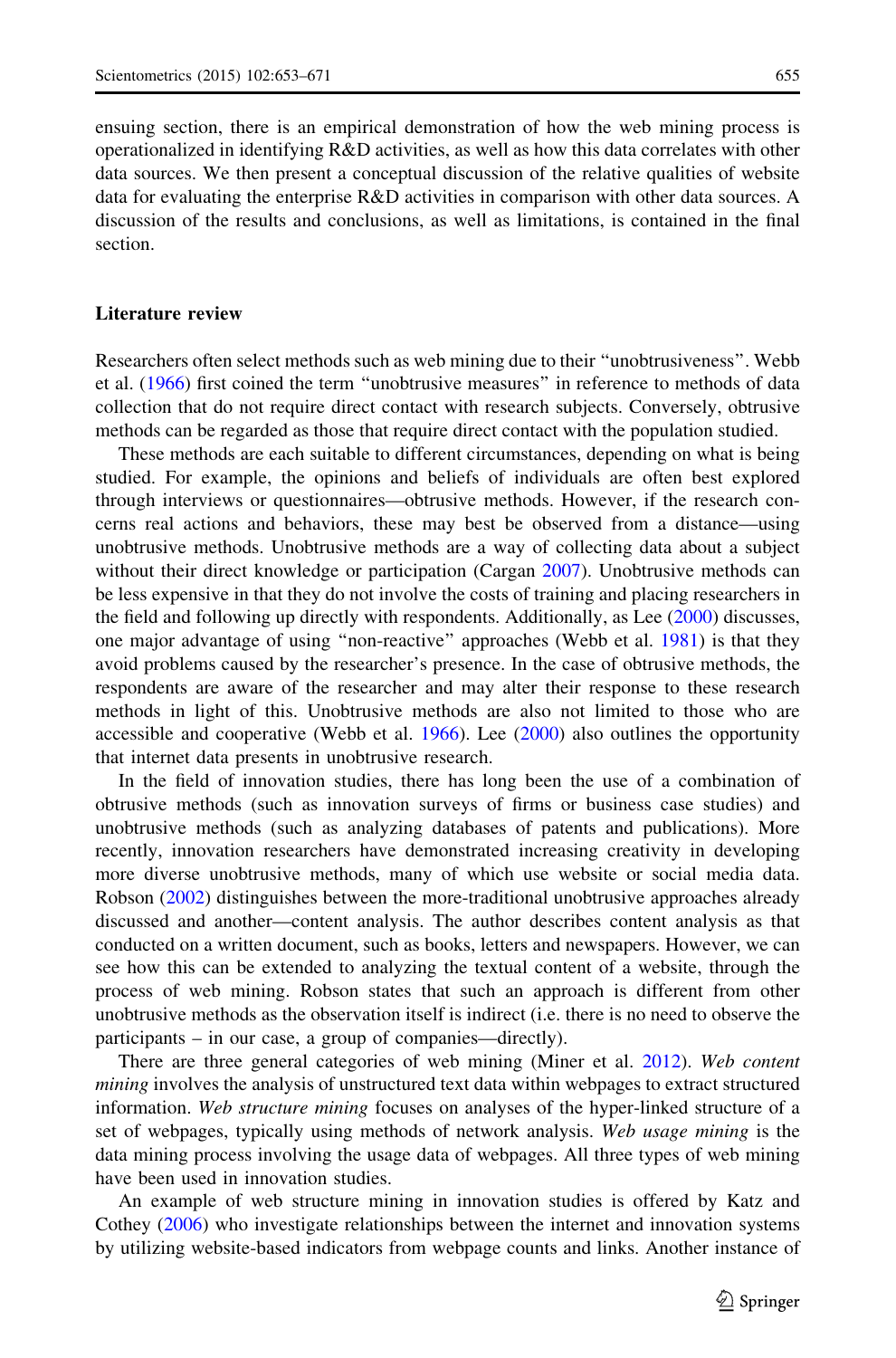web structure mining is from van de Lei and Cunningham ([2006\)](#page-18-0), who employ website data in a future-oriented technology analysis, where it is used to identify existing networks that are concerned with technological change. In this research, a web crawling process is used to identify linkages between nanotechnology web portals, creating a network of activity between parties across many sectors. Ladwig et al. [\(2010](#page-17-0)) use web structure mining to study the landscape of online resources in emerging technologies by identifying the top search terms and resulting top-ranked webpages from Google. Similarly, Ackland et al. [\(2010](#page-17-0)) use web crawling to capture hyperlinks: examining the relationships between, and prominence of, actors engaged in nanotechnology. The use of metrics based on web presence in measuring scientific performance (''webometrics'') has widely been discussed in science policy literature (see Thelwall [\(2012\)](#page-18-0) for an overview). Webometrics approaches use both web structure mining and web usage mining.

More recently, innovation scholars have been applying web content analysis in their research. Veltri [\(2013](#page-18-0)) carried out semantic analysis on 24,000 tweets from Twitter to understand the public perception of nanotechnology. Libaers et al. [\(2010\)](#page-17-0) examine keyword occurrence in company websites from a cross-industry sample of small and medium-size enterprises to identify commercialization-focused business models among highly-innovative firms. Hyun Kim [\(2012](#page-17-0)) conducted both web-content and web-structure analysis of nano-technology websites across the "Triple Helix" (Etzkowitz and Leydesdorff [2000](#page-17-0)) of university, government and enterprise relationships. The former allowed the author to discern different lexicons from three sectors, while the latter offered an understanding of which organizations played key roles in the development of an emerging technology.

Two recent studies are notable for examining the commercialization of emerging technologies by small and medium-sized firms through web content analysis. Youtie et al. ([2012](#page-18-0)) examine current and archived website data of nanotechnology small and medium-sized enterprises, with a particular focus on the transition of such technologies from discovery to commercialization. The authors note the problems of coverage, timeliness, and response rate in commonly used sources of information such as patent databases and surveys in understanding enterprise innovation in rapidly transforming domains. A new approach—one which uses current and archival website data—is proposed. This method involved identifying and mining content information found on the websites of a pilot sample of 30 small and mediumsized enterprises from the United States, then analyzing the unstructured data in order to draw findings. The authors note that smaller firms tend to have smaller websites, therefore making the web mining process and subsequent analysis more manageable in such cases. From their analysis of the website data, the authors were able to identify the occurrence of various innovation stages and production transitions in the development of their sample of enterprises. The paper also discusses the role of government research grants and venture capital investment in bringing a technology to market.

The second study by Arora et al. [\(2013](#page-17-0)) undertakes a similar web content analysis method to examine the activities of small and medium size enterprises in the US, UK and China commercializing emerging graphene technologies. The authors again discuss the limitations of conventional methods, including issues of response rate and bias in surveys, and coverage and time lag in bibliometric and patent data. The study employs a web crawling technique of searching for keywords across all webpages of the sample firms' websites. This allowed the authors to not only draw conclusions on the degree of innovation employed by the sample firms but also the extent to which these activities were globalized and in partnerships, using such analysis to characterize three different types of emerging technology SME.

Web mining has also been used in other areas of social science. AleEbrahim and Fathian ([2013\)](#page-17-0) develop a method to summarize customer online reviews from websites. Al-Hassan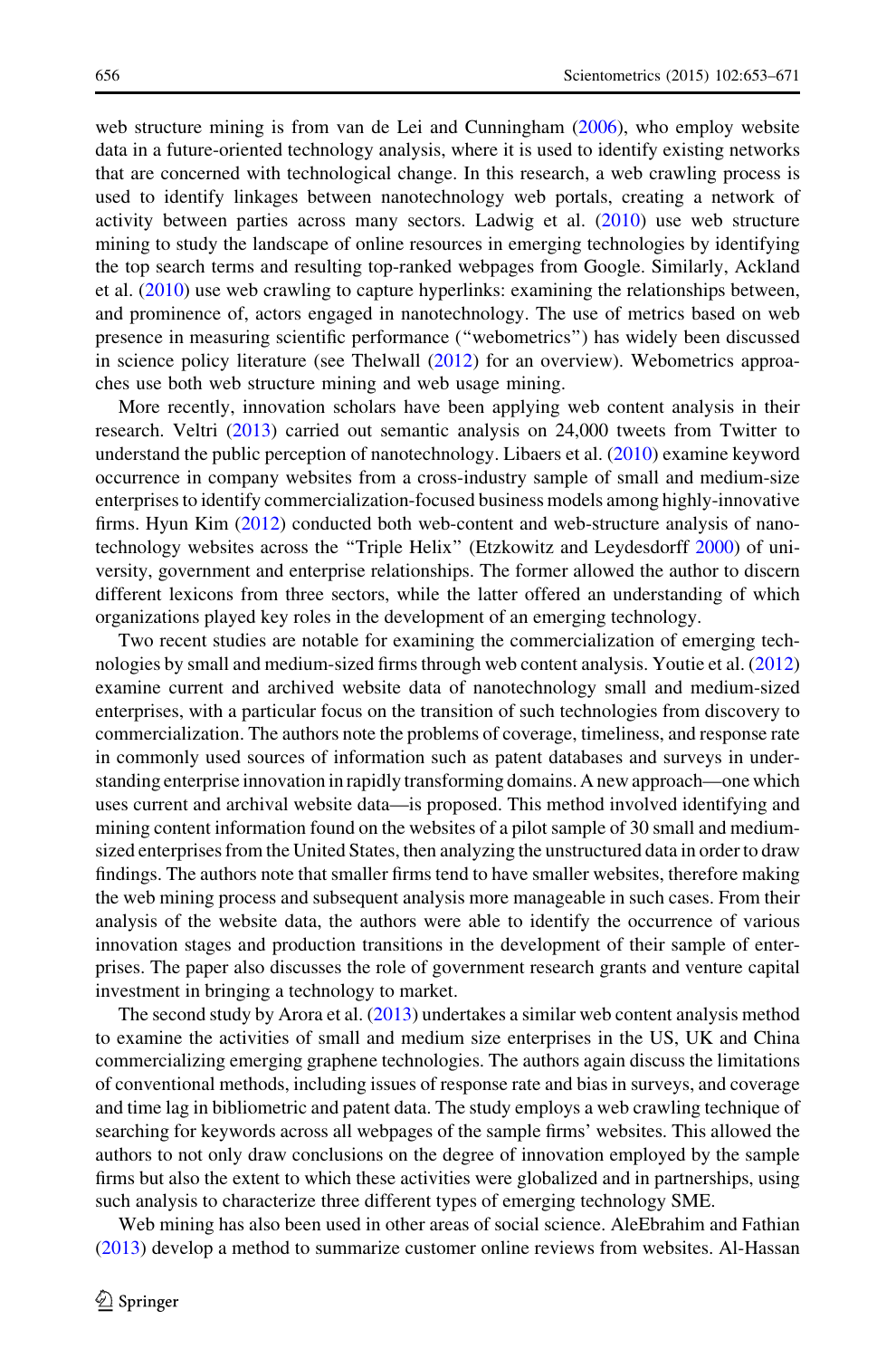et al. [\(2013\)](#page-17-0) investigate whether the North American Industry Classification System code (NAICS) effectively shows the true industrial sectors of Fortune 500 firms by analyzing their websites. Battistini et al. ([2013\)](#page-17-0) present a technique to map geo-tagged geo-hazards, such as landslides, earthquakes and floods, by analyzing online news. Hoekstra et al. ([2012\)](#page-17-0) investigate the feasibility and desirability of the automated collection of official statistics, such as consumer price index, from websites. There is a stream of publications concerning the mining of political opinions from websites, forums and social media (Sobkowicz et al. [2012](#page-18-0); Sobkowicz and Sobkowicz [2012\)](#page-18-0). There are also attempts to use web mining in health research: for instance content mining of website discussion forums to detect concern levels for HIV/AIDS (Sung et al. [2013](#page-18-0)) and mining social media to discover drug adverse effects (Yang et al. [2012](#page-18-0)).

### Research questions

In this study, we develop and operationalize a web content mining process to assess the extent and character of R&D activities in a sample of small and medium sized enterprises. We discuss the specific process of extracting keywords for this purpose and explore how the final results are sensitive to the procedure used. We also compare and contrast the effectiveness of website data to other data sources in studying the innovation process. In summary, the key research questions of the study are:

- How can web content mining be operationalized to study business R&D activities?
- How sensitive are the results to the web content mining procedure followed?
- How do website-based R&D activity indicators compare with other conventional R&D indicators?
- What are the relative advantages and disadvantages of website data over other data sources for understanding enterprise-level R&D activities?

#### Data and methodology

The data we use in this study is derived from the project on Sustaining Growth for Innovative New Enterprises, which is examining the determinants of growth in green goods small and medium-sized enterprises (Shapira and Harding [2012](#page-17-0)). Green goods firms are enterprises who are involved in the production of manufactured goods whose outputs benefit the environment or conserve natural resources. These firms, who produce goods for use in renewable energy, environmental control, and other low carbon applications, typically develop and employ a range of innovative technologies. The project is focusing on small and medium-size enterprises, started in the last decade or so, to probe how such firms grow, what strategies and relationships are employed, and what is the role of external policy and regional resources in supporting growth. To address the limitations of conventional approaches for identification of firms (such as government statistical industrial classifications, which generally lag in developing classifications for emerging new technology sectors), the project developed a comprehensive set of green goods search terms, applicable across sectors, which identified qualifying firms when extracted through textual searches of the business descriptions (for full details of this method, see Shapira et al. [2014\)](#page-17-0). Following a text mining search of the FAME ([2014\)](#page-17-0) enterprise database (which incorporates data from UK official company registrations), and subsequent manual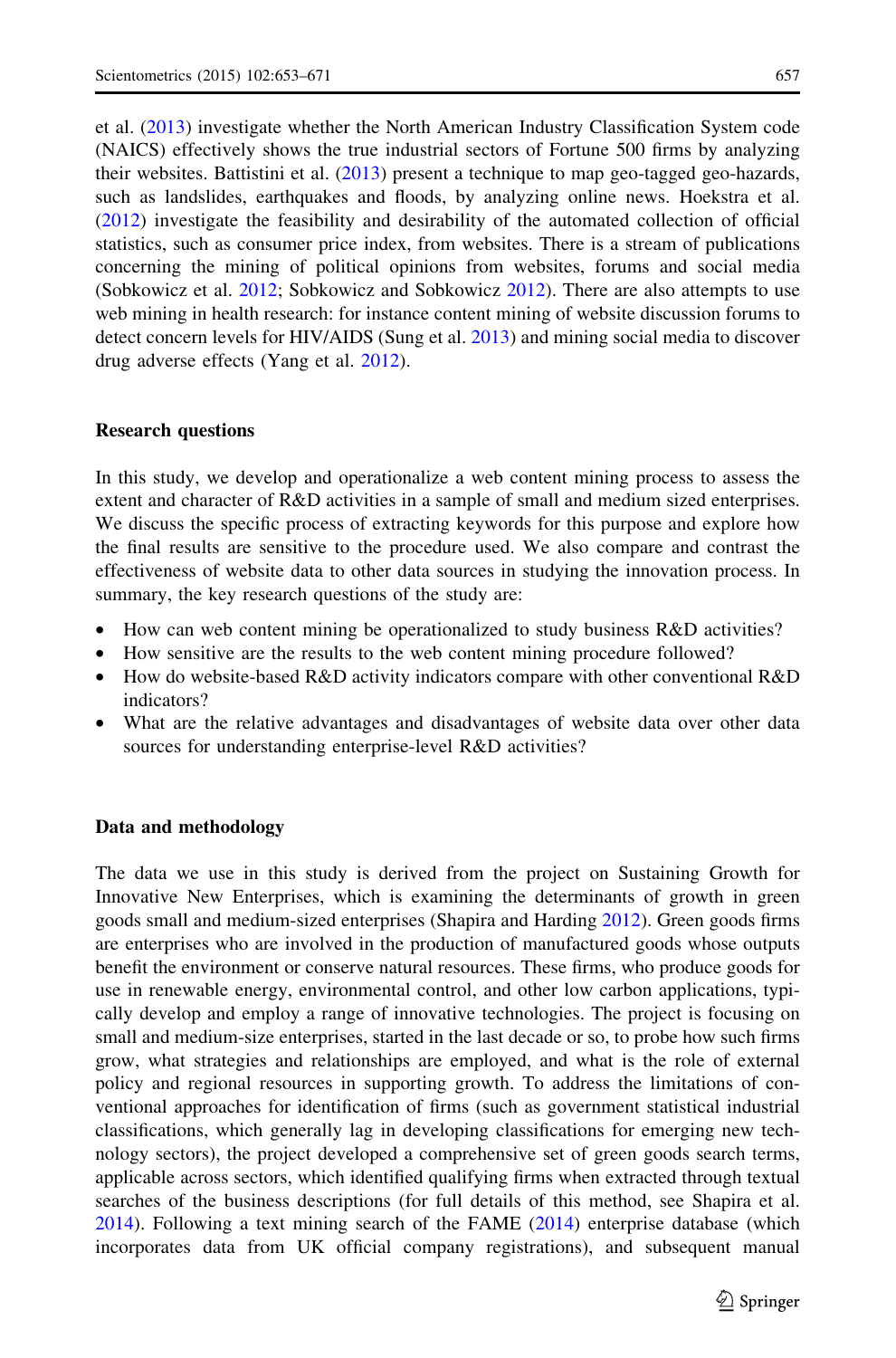validation, a sample of 296 UK-based green goods firms was identified. For the timeframe of 2004–2012, multiple items of data were combined together for each identified green goods firm, drawing from the following data sources:

- 1. The FAME time series enterprise database for financial information, including R&D expenditure (FAME, [2014](#page-17-0)).
- 2. The Technology Strategy Board (TSB) funded R&D projects database, which includes the extent to which identified firms receive support from the UK government for their R&D activities.
- 3. Publications and patents from the Scopus and Derwent databases.
- 4. Firm websites (current and archived websites).

A set of keywords was developed for the variables that were to be measured by the web content mining process, subsequently arranged into variable sets and subsets. These included manufacturing strategy (products, manufacturing intensity, customization, greenness); linkages (universities, partnerships, membership organizations, regional/extra-regional links); investment strategy (venture capital, investment); policy influence (regulation); and R&D activity (R&D, research, development, product development, technology development, and related terms). About 25 of the firms are also the subject of case studies to compare insights gained from web and other unobtrusive data sources with those obtained from interviews.

In this paper, we concentrate particularly on variables related to R&D, obtained from the different data sources mentioned above and compare them to indicators derived from the firm websites. From the FAME database, we use company reported R&D expenditures. The TSB database provides us with R&D financial awards from UK governmental sources. Publications and patents for the companies are drawn from the Scopus and Derwent databases. Additional information about company R&D activities is derived from firm websites.

### Operationalization

This section discusses the operationalization of the web content mining process used to understand the R&D activities of the firms in our dataset. We discuss the mechanics of the data collection retrieval, preparation and cleaning. The procedure to transform the unstructured website data into structured data is also discussed, as well as the sensitivity analysis conducted on a number of keyword sets.

Operationalization of web content mining

After identifying target firms, the first step in the process is web crawling, an automated process used to capture web pages for subsequent analysis. The web crawling process was conducted in IBM Content Analytics (ICA). We started with a seed list of website domain addresses available in the FAME database. We manually checked and cleaned these website addresses against misspelling and address changes, dropping dead links and adding a small number of new addresses. The resulting seed list of website addresses was fed into the ICA crawler. Once the crawler started, it progressively advanced from the initial seed website address to all other subdomains and webpages on that website, capturing all accessible text. This included text residing within HTML (HyperText Markup Language) as well as other text-based files such as Portable Document Format (PDF) and word processing (DOC and DOCX) files. At the time of the analysis, 2012 was the current or live year. Web pages for the years 2004–2011 were accessed through the Internet Archive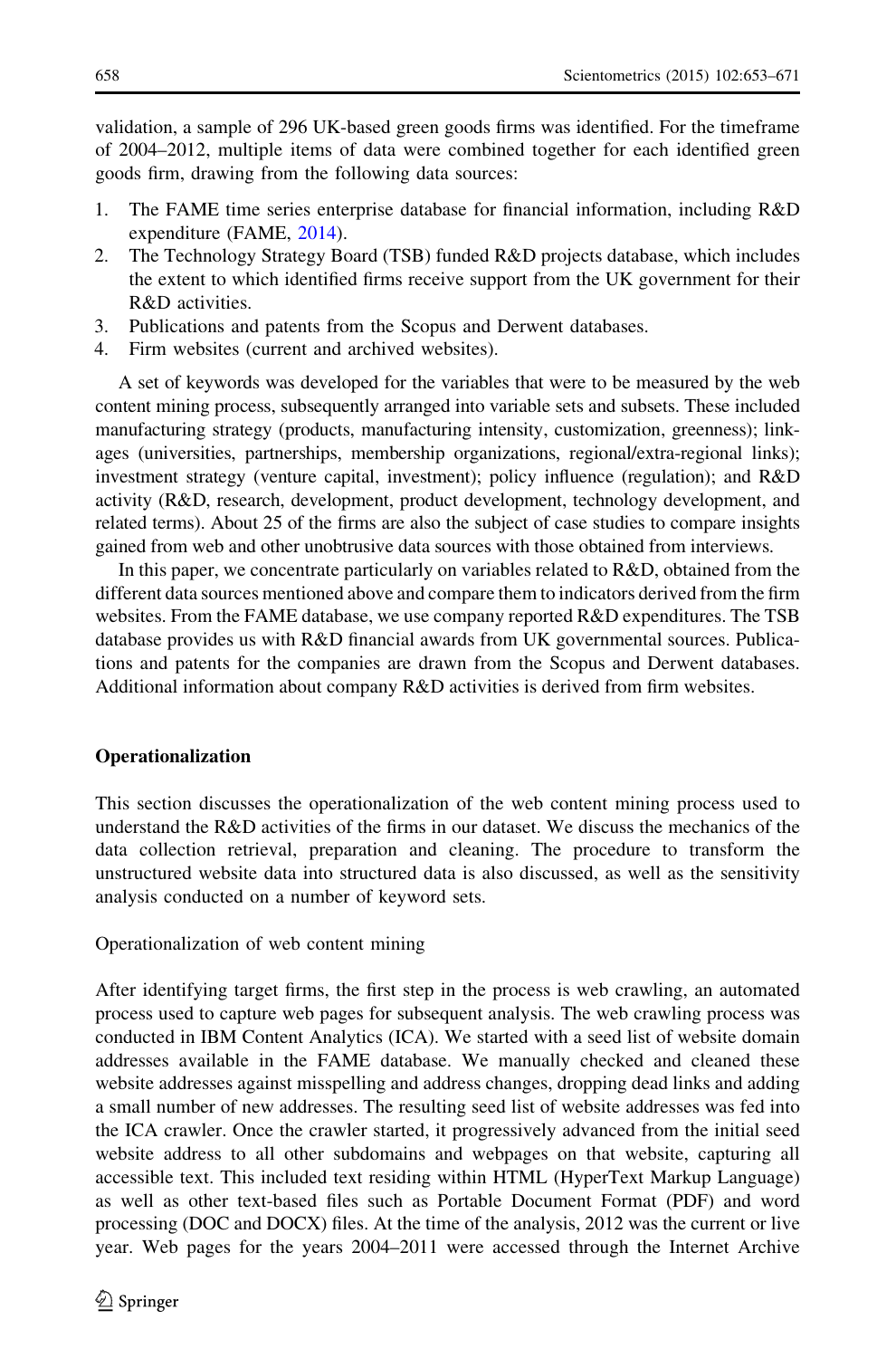Wayback Machine [\(http://archive.org/web/](http://archive.org/web/))—an online archive of past instances of websites. One limitation of using the Wayback Machine to access archived legacy websites is that the Wayback Machine tends to have better coverage of larger websites (which are inclined to be associated with larger firms). Additionally, Wayback Machine coverage is better in some years than in other years. At the end of this stage, rules were set to exclude certain web addresses from the collection. This process encompassed excluding irrelevant sub-domains of a website, which was useful in isolating an English-language version of a website (e.g. allowing [www.companyname.com](http://www.companyname.com) but excluding fr.companyname.com) and in restricting irrelevant sections of large websites (e.g. allowing [www.companyname.com](http://www.companyname.com) but excluding forum.companyname.com). For 2012, we identified 237 firms with websites, out of our initial sample of 296 firms – equivalent to a response rate of 80.1 %. The number of firms with web sites diminishes for earlier years. The number of firms with websites, number of webpages and total number of phrases for each year is presented in Table [1](#page-7-0).

Once crawling was completed on all webpages within a collection (i.e. year), the data collected in that collection was indexed and structured into a number of fields. The data was exported from ICA as a series of XML (Extensible Market Language) files that were both human and machine readable. The XML files were then imported into Vantage-Point—a software tool for text mining and analysis. In the course of carrying out this process, a single year was crawled a number of times, as and when problems emerged with particular web sites. In such cases, these datasets were merged and duplicates were removed, resulting in a single and complete dataset for each year. From here, the data was cleaned—a laborious but important part of the process. A number of errors were flagged and corrected, for example: webpages that were not assigned to a firm; webpages not in the English language; duplicated webpages; and irrelevant or non-pertinent webpages, such as customer forums or non-germane sub-domains.

Following this cleaning process, our variables were extracted from the dataset, having first being imported from a group of text files. A further, final cleaning process was required at this stage, for cases where false positives were captured by the extracted variables. For example, the word *machine* (included as part of a keyword set measuring manufacturing intensity) delivered false positives from the past year collections that were drawn from the Wayback Machine (as Wayback Machine included a header for all webpages). We developed a procedure to exclude such references. Upon completion of this final cleaning process, the dataset was exported as a structured data set. The output was a table of firms against variables (either individual keywords or variable sets). Both the number of occurrences, with counts of multiple instances on the same webpage, and the number of webpages were tallied. The total number of words and webpages for each firm within the dataset was also captured to allow for a normalization process. The data set was then structured and ready to be imported to STATA—a widely used statistical analysis software package.

In STATA, we experimented with a number of conversion and normalization operations. We observed that there was a high degree of variety in terms of the size of websites. Some firms had websites with only a few webpages as a placeholder, whilst others built extensive websites with thousands of webpages. Therefore, normalization of the variables captured was required. After trying both the number of webpages and the number of noun phrases for normalization of variables, we decided to use the latter as the former was not suitable to the variation of the number of webpages across the sample. We then conducted a stock-flow conversion process. The number of keyword occurrences is a flow variable and may not be suitable to be used in conjunction with flow variables in time series data. Therefore, we created flow variables by using the year-on-year percentage changes (Fig. [1\)](#page-7-0).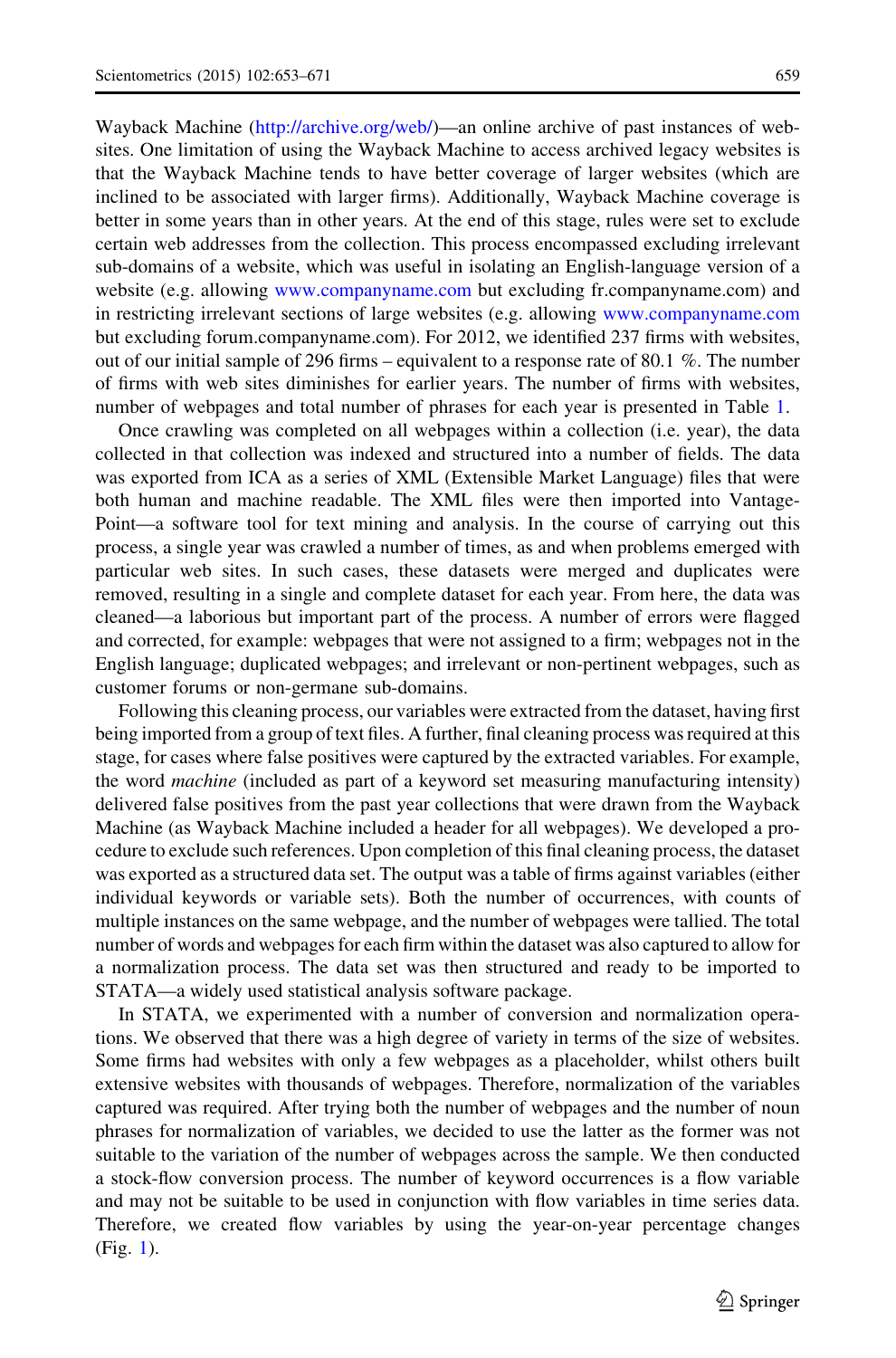| Year | Firms with websites | Webpages (thousands) | Phrases (millions) |
|------|---------------------|----------------------|--------------------|
| 2004 | 125                 | 14.9                 | 1.9                |
| 2005 | 133                 | 11.7                 | 2.0                |
| 2006 | 131                 | 15.8                 | 2.0                |
| 2007 | 173                 | 10.6                 | 1.3                |
| 2008 | 173                 | 12.8                 | 1.2                |
| 2009 | 161                 | 10.8                 | 1.3                |
| 2010 | 163                 | 13.0                 | 1.6                |
| 2011 | 199                 | 15.8                 | 2.6                |
| 2012 | 237                 | 51.7                 | 10.3               |
|      |                     |                      |                    |

<span id="page-7-0"></span>Table 1 Firms and Data Included in the Web Content Analysis

Source: Website analysis of sample of 296 UK-based green goods small and medium-sized enterprises (see text for details)



Fig. 1 Web content analysis process

Defining the keywords for R&D activity

To capture R&D activity, we conducted a simple rule-based variable analysis, structured into six different variable sets. This is summarized in Table [2](#page-8-0) in Boolean format. These definitions of R&D activity emerged through an iterative sensitivity analysis. Starting with rndweb1 variable, which simply identifies all webpages that include "research\*", we examined the results by manual inspection of the text on a sample of individual webpages and determined that it was far too limited. As a result, we iteratively added a further two keywords to subsequent variables. The addition of "development\*" (to variable  $\mathit{mdweb2})$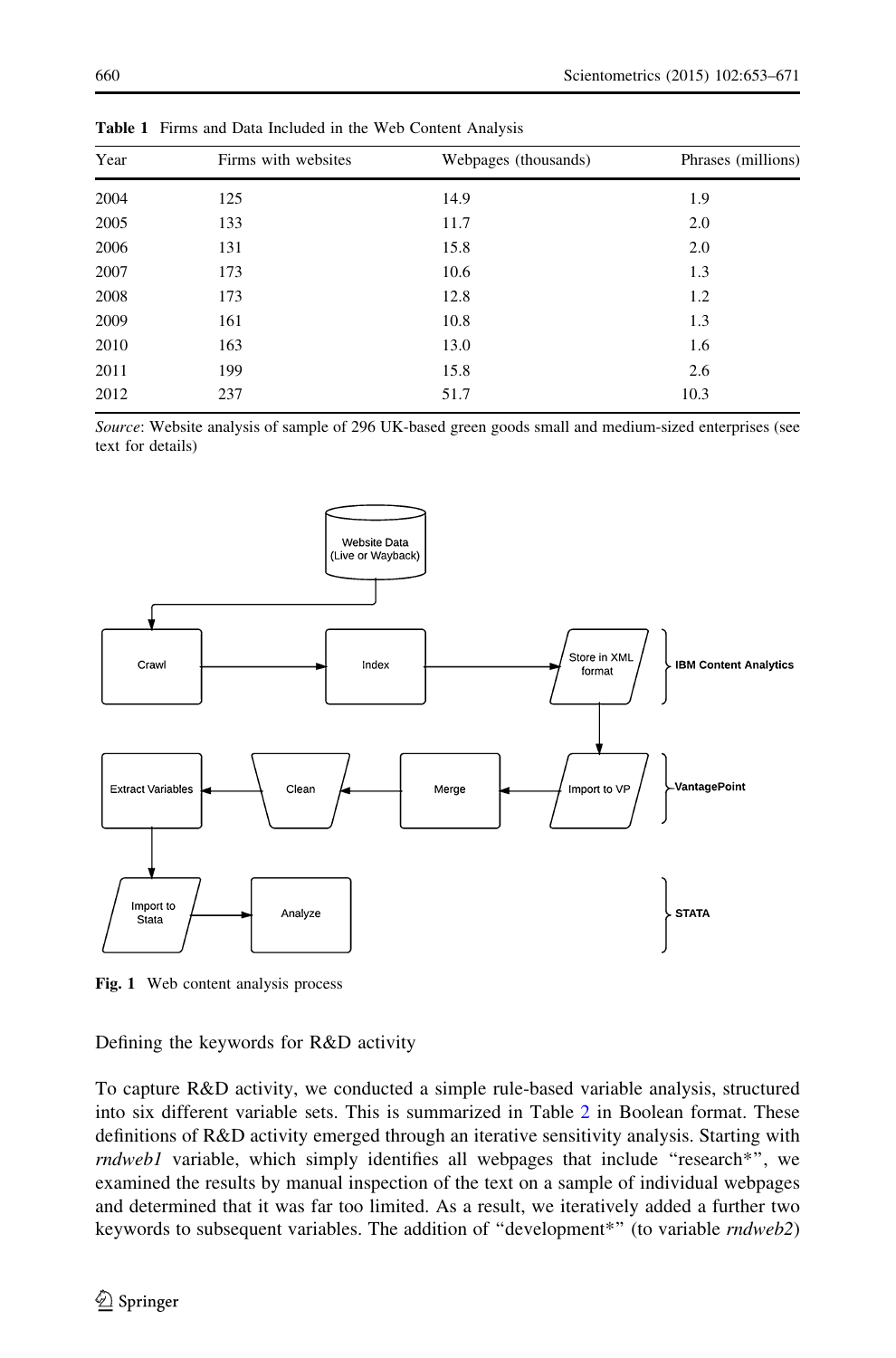| R&D<br>variable | Keywords                                                                                                                                                                                                                                                                                                                                                                                                                                                                                                                                                          | Difference from previous keyword set                                                  |
|-----------------|-------------------------------------------------------------------------------------------------------------------------------------------------------------------------------------------------------------------------------------------------------------------------------------------------------------------------------------------------------------------------------------------------------------------------------------------------------------------------------------------------------------------------------------------------------------------|---------------------------------------------------------------------------------------|
| rndweb1         | Research*                                                                                                                                                                                                                                                                                                                                                                                                                                                                                                                                                         |                                                                                       |
| mdweb2          | Research* AND development*                                                                                                                                                                                                                                                                                                                                                                                                                                                                                                                                        | $\text{mdweb1} + (\text{development*})$                                               |
| rndweb3         | Research* AND development* AND R&D                                                                                                                                                                                                                                                                                                                                                                                                                                                                                                                                | $\text{mdweb2} + (\text{R&D})$                                                        |
| rndweb4         | Research* AND development* AND R&D AND<br>lab*. scientist*                                                                                                                                                                                                                                                                                                                                                                                                                                                                                                        | $rndweb3 + (lab, laboratory, scientist)$                                              |
| rndweb5         | Research* AND (development NEARBY research)<br>AND, R&D AND lab* AND scientist*                                                                                                                                                                                                                                                                                                                                                                                                                                                                                   | $rndweb4 - (development [NOT]$<br>NEARBY] research)                                   |
| rndweb6         | (Research and development) AND R&D AND lab*<br>AND scientist* AND research AND researcher<br>AND scientist* AND (product development*)<br>AND (technology development*) AND<br>(development phase) AND (technical<br>development*) AND (development program*)<br>AND (development process*) AND (development<br>project*) AND (development cent*) AND<br>(development facilit*) AND (technological<br>development*) AND (development efforts) AND<br>(development cycle) AND (development research)<br>AND (research & development) AND<br>(development activity) | $rndweb5 - (development [NEARBY]$<br>research) $+$ (a set of development<br>variants) |

<span id="page-8-0"></span>Table 2 R&D activity variables and keywords

and "R&D" (to variable *rndweb3*) made a significant difference to our counts, particularly in the case of the former, although this was far from complete.

We further examined a sample of webpages that had been captured by these additional keywords, which offered an insight into the words and phrases that appeared on the same webpage as these variables. As a result, a number of additional keywords were added to a fourth variable (rndweb4): "lab\*, scientist\*". However, it was apparent that this variable was also capturing many false positives, particularly in relation to the keyword ''development''. For instance, in our sample of green goods companies, there were a sizeable number of occurrences of ''property development'' that had no relationship to research and innovation activities. A further iteration (variable rndweb5) was undertaken, whereby rather than taking all instances of "development\*", we instead took only those where ''development'' appeared in the same sentence as ''research'' (a nearby phrase analysis). This again had a significant impact upon our counts for the keyword set. An examination of the rndweb5 variable, where ''development'' is captured nearby ''research'', revealed that whilst this eliminates the capture of false positives of irrelevant "development" variants (e.g. ''property development''), a number of relevant phrases were also left out in the process. Therefore, as a final step we developed the rndweb6 variable, in which we explicitly defined a number of relevant instances that included the keyword ''development''. This variable resulted in an optimum balance between capturing the essential concepts and keeping false positives to a minimum.

The six different R&D activity keyword sets performed differently in terms of results (Fig. [2\)](#page-9-0). The average values for each keyword set across all firms and all years vary with a change in keywords. Furthermore, combinations of transformations (i.e. stock or flow treatment) and normalizations (i.e. noun phrases or webpage normalizations) changed the results significantly. An important conclusion from this process is that care needs to be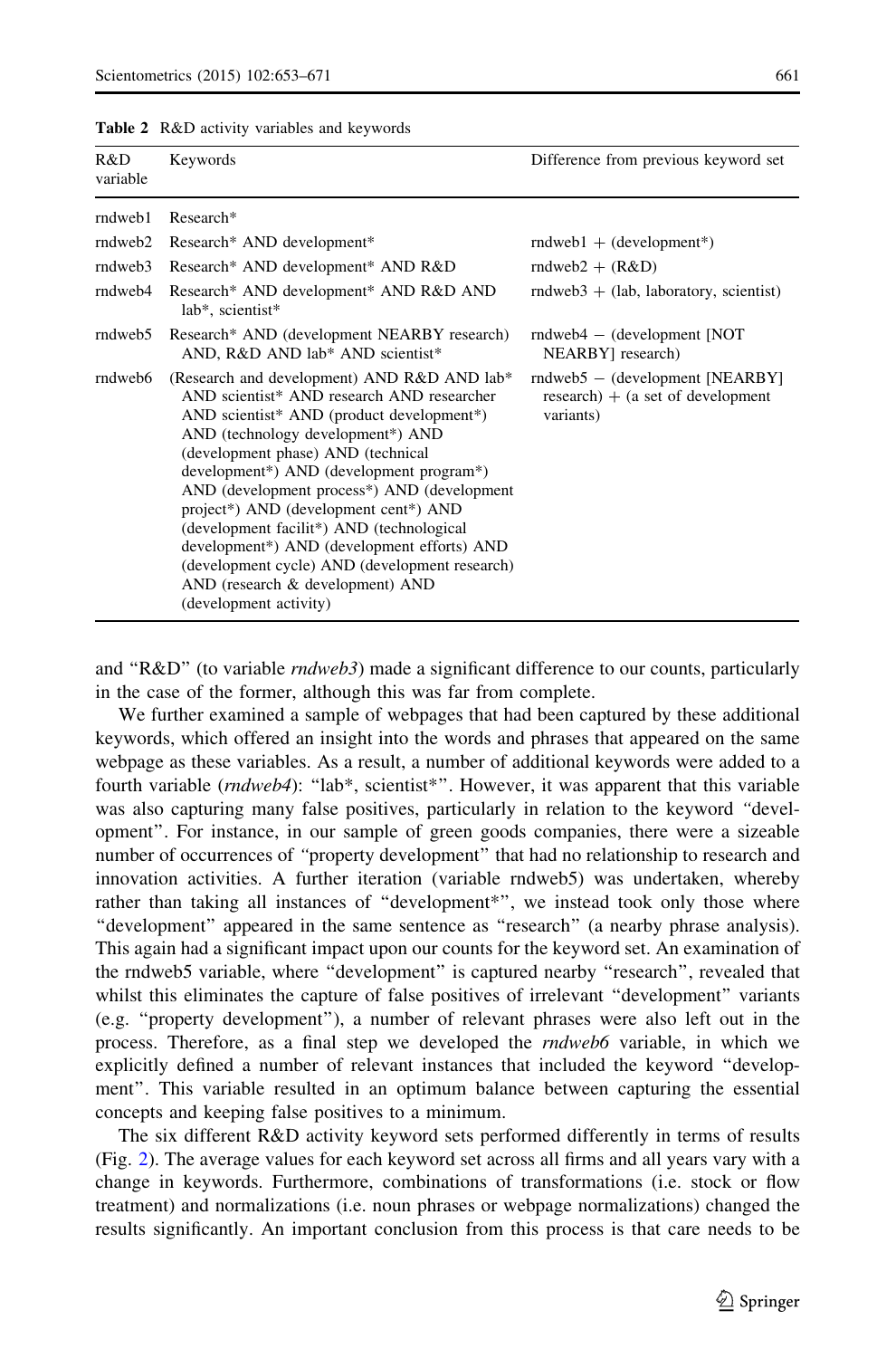<span id="page-9-0"></span>

Fig. 2 R&D website variables: comparison of mean values by different transformations and normalizations. Source: Analysis of website variables for sample of UK green goods small and medium enterprises. Mean values reported. Covers 2004–20[1](#page-7-0)[2](#page-8-0), see Table 1 for N each year. See Table 2 for keyword definitions of R&D variable labels

taken in using simple keywords when mining web text, as false positives will likely be introduced. A more robust process is to ensure that keywords are used in the intended context, and to implement this with key phrases, context searches, and exclusion terms.

#### Findings

This section presents findings and results from our analysis. This includes the relationship between the website-based R&D activity and other R&D indicators. We also discuss the relative qualities of different data sources in studying R&D.

## Results for R&D performance

We found that far more companies in our sample report on their websites that they undertake R&D activities than would be suggested by looking only at conventional data sources. For our sample of firms ( $N = 296$ ), about 15 % patented at any time between 2004 and 2012, around 5 % published, around 17 % received an R&D grant and around 20 % reported R&D expenditure (according to enterprise reports captured by FAME). In contrast, the rndweb6 website-based variable finds that nearly 70 % of firms in the sample report some kind of research or development activity (including scientific research, technology development, and product development). For the full set of 2,664 firm observations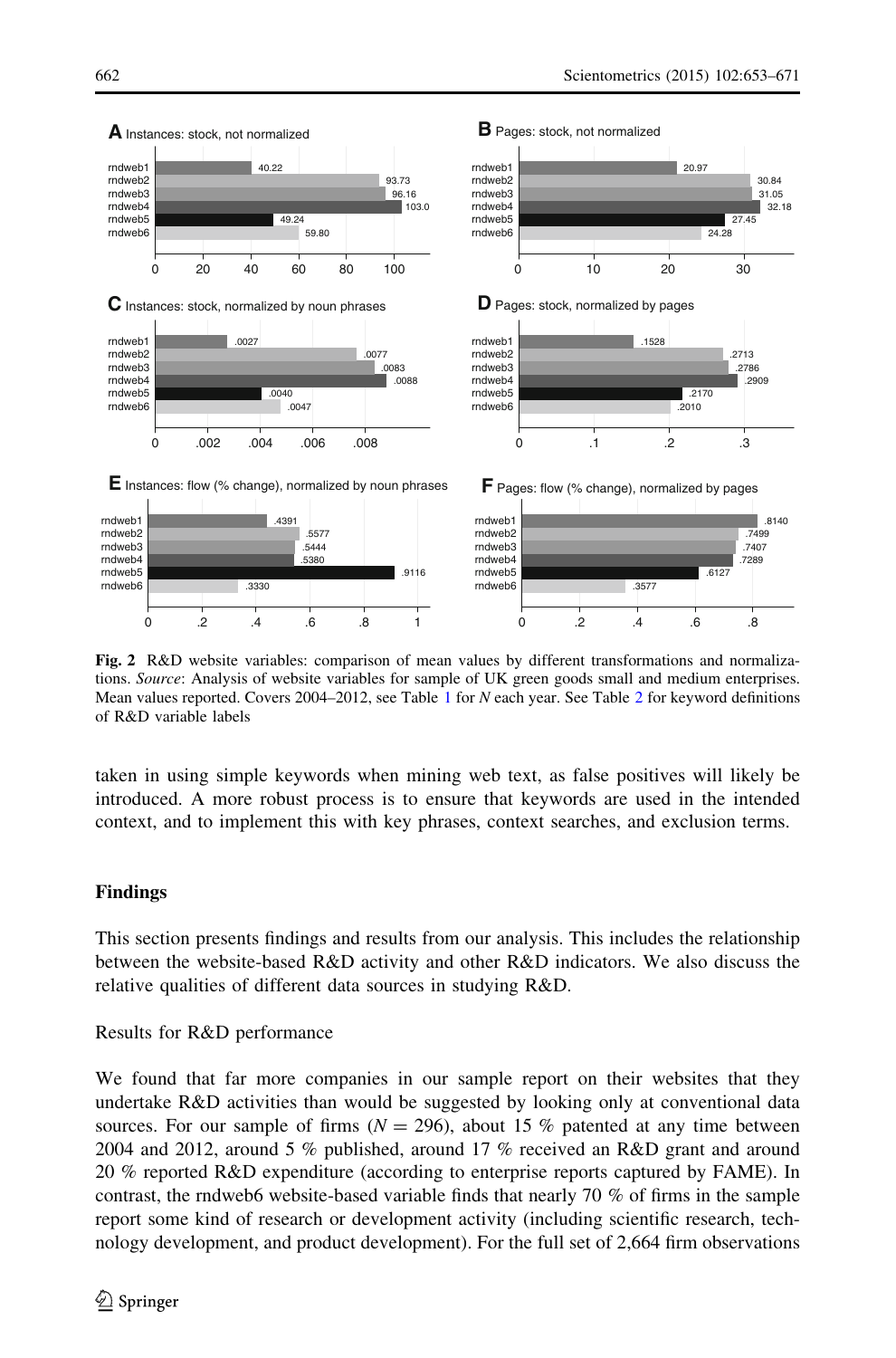| Variable           | Explanation                                                                                                           | Number<br>of firms <sup>c</sup> | Coverage<br>of firms<br>$(\%)$ | Number of<br>observations <sup>d</sup> | Coverage of<br>observations<br>(%) |
|--------------------|-----------------------------------------------------------------------------------------------------------------------|---------------------------------|--------------------------------|----------------------------------------|------------------------------------|
| Publications       | Number of publications                                                                                                | 43                              | 14.5                           | 150                                    | 5.6                                |
| Patents            | Number of patents                                                                                                     | 15                              | 5.1                            | 33                                     | 1.2                                |
| R&D<br>expenditure | Research and development<br>spending <sup>a</sup>                                                                     | 51                              | 17.2                           | 91                                     | 3.4                                |
| Grants             | TSB <sup>b</sup> grant awards                                                                                         | 66                              | 22.3                           | 187                                    | 7.0                                |
| rndweb6            | Website-based variable, number of<br>instances of keywords<br>normalized by the number of<br>noun phrases in websites | 204                             | 68.9                           | 909                                    | 34.1                               |

Table 3 Coverage of website-based and other R&D variables

 $a$  R&D amount as reported in FAME ([2014](#page-17-0))

 $b$  TSB = UK Technology Strategy Board

 $\degree$  Firms reporting a value for this variable at any year between 2004 and 2012

<sup>d</sup> Non-missing observations over 9 years

over 9 years, patents cover 5.63 %, publications 1.24 %, grants 3.24 % and R&D expenditure data 7.02 %. However, the website based R&D activity variable (rndweb6) encompasses 34.12 % of all observations (Table 3).

While all five variables for R&D show the same phenomenon, the correlation between them is not highly significant. We conducted a simple pairwise cross correlation test at 95 % confidence level between these variables. The results show that there is a degree of correlation between R&D expenditure and grants and patents, although these are not correlated with publications. All four non-website-based variables are not correlated with the website-based variables at the 95 % significance level. However, website-based variables highly correlate with each other, due to the highly intersecting keywords sets used for these variables (Table [4](#page-12-0)). Overall, these results suggests that the web-site variables are providing additional information, and that many firms who report R&D-like activities on their websites do so without also seeking patents, publications, or R&D grants. The additional R&D website information presented by companies does not represent trade secrets, since by definition this is information that is not readily made public. Rather, it can be viewed as R&D that is company-sponsored, which the company cannot or is unable to patent, and which is likely to involve product and technological development rather than scientific research oriented towards publication.

Comparing website data with other data sources

Website data has different characteristics compared to other data sources. The fundamental difference stems from the fact that website data is unstructured (i.e. there is no data schema). In contrast, financial databases most often provide structured data, in which variables are uniformly defined across all observations. Publications and patents are semistructured in the sense that the data includes some structured variables, as well as some other variables consisting of text entries without a schema. The challenge of web content mining often lies in the process of structuring the unstructured data by creating a schema and processing the data in order to fit this schema.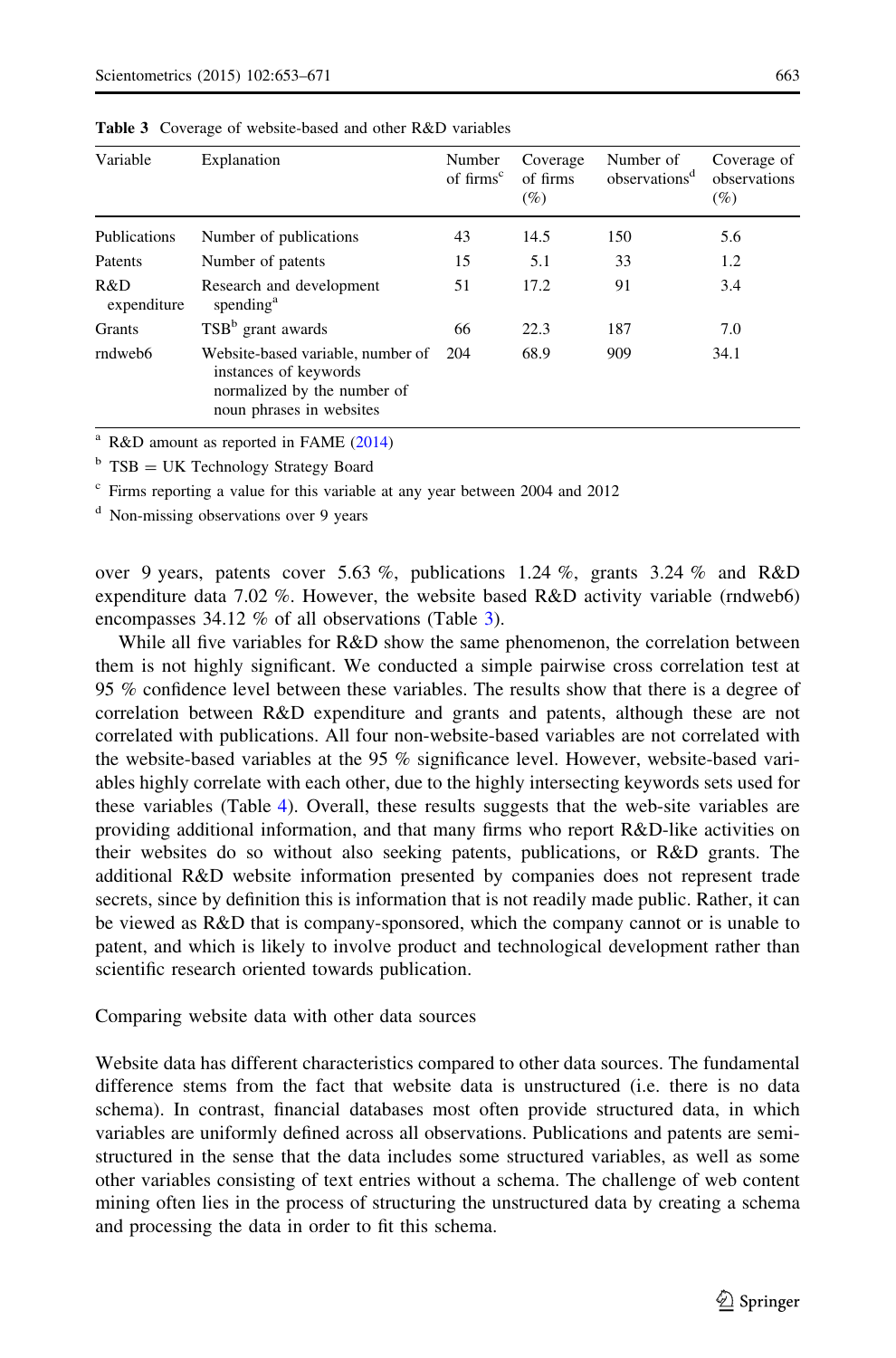We use and adapt the data quality framework from Batini and Scannapieco ([2006\)](#page-17-0) to compare the relative advantages and disadvantages of website data over other data sources, using the particular example of R&D activity. There are twelve data quality dimensions in Batini and Scannapieco's framework. The relevance of these data quality dimensions to four different sources in our dataset are discussed below and summarized in Table [5.](#page-14-0)

# Completeness (Coverage)

Website data promises advantages in terms of coverage of the population, as the majority of firms have websites. Financial, government support and publication and patent databases typically have lesser coverage. This is particularly important when research involves smaller size firms, which are not obliged to provide official financial data. Similarly, these smaller firms tend to publish very rarely and only a small percentage of them are likely to be supported by government grants. As with other data sources, website data can also cover multiple years, for example by using the Wayback Machine (with the limitation that use of the web first began to grow in the mid-1990s, with companies beginning to use web sites from the late-1990s and early 2000s onwards). In our sample, website data covers around five times more observations than financial data, 10 times more than administrative grants data and around seven times more than patent data.

#### Accuracy

Website data are self-reports, although this is also the case in one way or another for most other data sources. Keeping this in mind, website data has the potential to give a fuller picture in representing the broad extent of R&D activity. R&D expenditure data from the FAME database and the R&D support data from the TSB database are inputs for R&D activity. While this is often used as the main indicator of  $R&D$  activity,  $R&D$  inputs might not show the full extent of R&D activity, as some activities might be unfunded or firms may not keep a full account of their R&D expenditure (Kleinknecht et al. [2002\)](#page-17-0). Similarly, patents and publications are output indicators of R&D activity and might miss the full extent of R&D activity. Only a small proportion of R&D activity might result in patent and publication outputs and even when they do so, firms may choose not to publish or patent for strategic reasons. (For a full discussion of advantages and weaknesses of innovation indicators, including R&D expenditure and patents and publications, see Kleinknecht et al. [2002\)](#page-17-0). In contrast, website data appears to show R&D activity that is mid-process, downstream or customer-oriented, as firms have inherent marketing motives to report such activities on their websites. Again, noting that website data is self-reported, there is the possibility that firms might over-represent their activities in their websites (for example, claiming new product developments that are perhaps neither new nor innovative).

## **Currency**

Website data is potentially more current than other data sources. Whilst some firms use websites as placeholders and update them infrequently, most firms tend to add information to their websites constantly and delete information that they think no longer represents their firm (although many older or deleted pages can be retrieved via the Wayback Machine). In contrast, financial data is often already outdated at the time of its release. For instance, firms in the UK are required to submit their accounts to Companies House within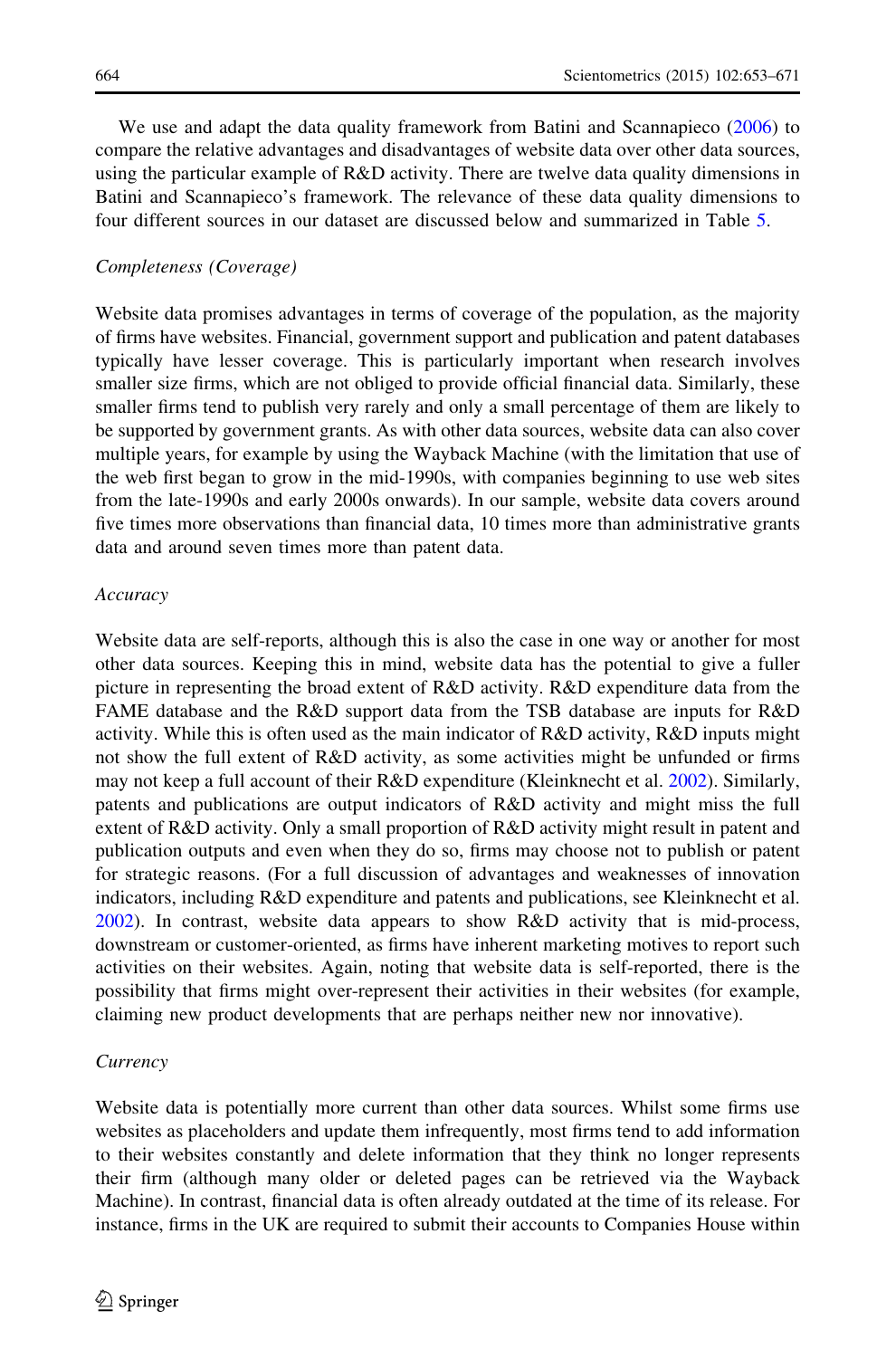<span id="page-12-0"></span>

|               | No Variable         | Explanation                                                           |               | $3 \t 4 \t 5$ |        | $\circ$                     | ∝ |                                     | $\approx$ |
|---------------|---------------------|-----------------------------------------------------------------------|---------------|---------------|--------|-----------------------------|---|-------------------------------------|-----------|
|               |                     | Publications Total number of publications                             |               |               |        |                             |   |                                     |           |
|               | Patents             | Total number of patents                                               |               |               |        |                             |   |                                     |           |
|               | expenditure<br>R&D  | Amount of R&D expenditure as reported in the FAME database, in<br>GBP | 0.5431        |               |        |                             |   |                                     |           |
|               | Number of<br>grants | Total number of grants from the TSB                                   | 0.9764 0.5367 |               |        |                             |   |                                     |           |
|               | mdweb1              | Website based variables, number of instances of keywords normalized   |               |               |        |                             |   |                                     |           |
|               | mdweb2              | by the number of noun phrases in websites                             |               |               | 0.8437 |                             |   |                                     |           |
|               | mdweb3              |                                                                       |               |               |        | 0.8388 0.9974               |   |                                     |           |
|               | mdweb4              |                                                                       |               |               |        | 0.8265 0.9924 0.9957        |   |                                     |           |
|               | mdweb5              |                                                                       |               |               |        | 0.8317 0.8038 0.8230 0.8205 |   |                                     |           |
| $\frac{1}{2}$ | mdweb6              |                                                                       |               |               |        |                             |   | 0.8635 0.9108 0.9016 0.905 0.9551 1 |           |

Table 4 Pairwise 95 % significant correlations between website-based and other R&D variables Table 4 Pairwise 95 % significant correlations between website-based and other R&D variables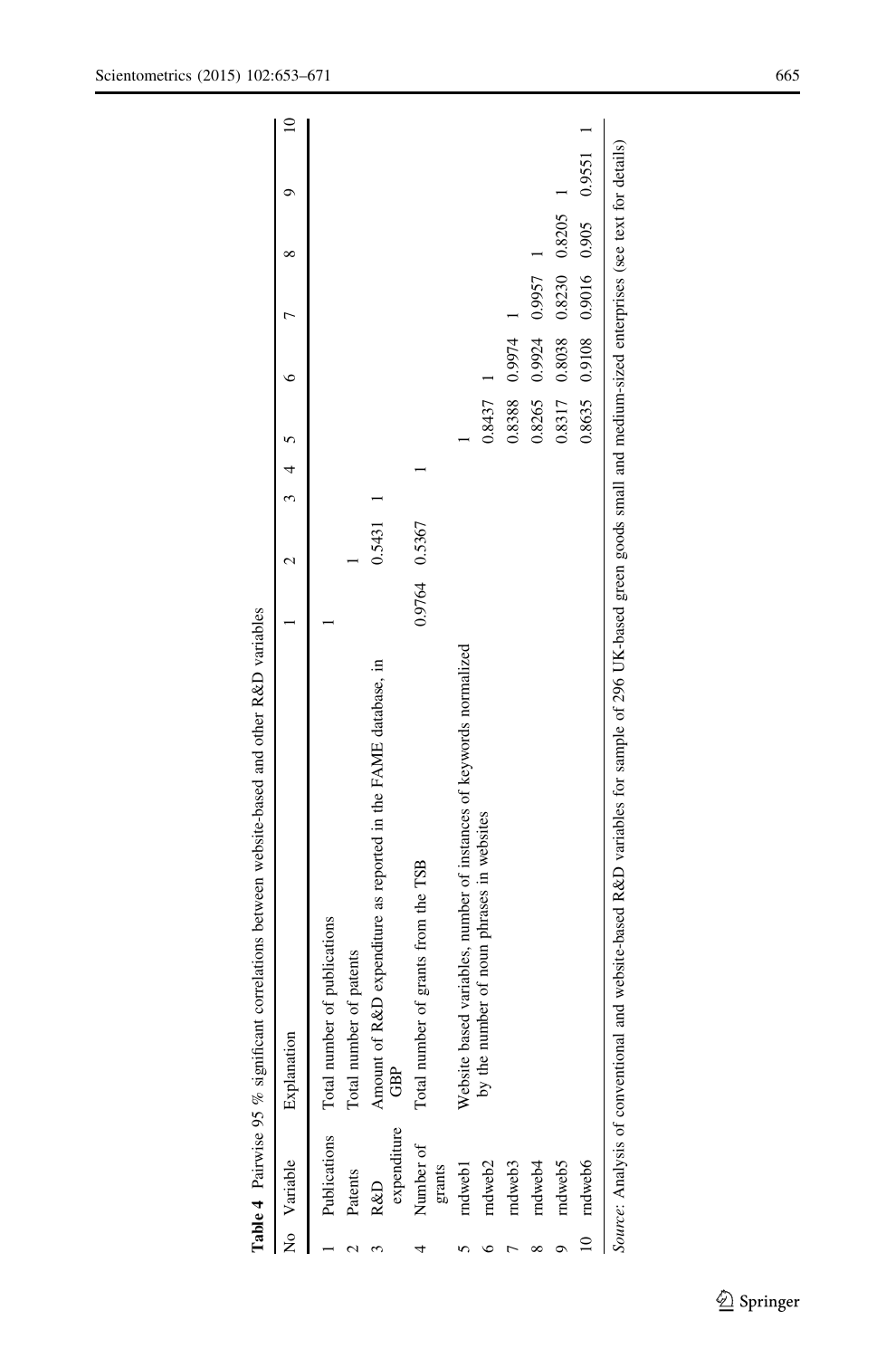6–9 months (depending on the legal status) of the accounting reference date. Moreover, it usually takes a further few months for this data to be reported in financial databases such as FAME. Similarly, publications, and particularly patents, often take a long time before they are publicly available.

# Volatility (frequency)

The relatively higher currency of the website data is also related to the frequency of change (volatility). Website data, as a category, is refreshed every day, as opposed to reported financial data, which changes every 12 months. Patents and publication data and government support data change relatively more frequently than financial data but less than website data.

# Consistency

Agreement between the components of the data is an important data quality dimension. There are issues with all of the data sources we discuss. International guidelines and principles are promulgated on what to include in R&D expenditures (see, for example, the Frascati guidelines on the measurement of science and technological activities in OECD [2002\)](#page-17-0). However, accounting practices differ, particularly among smaller firms. This introduces a certain bias in making the comparison of R&D expenditure between different firms. Similarly, patents and publications vary greatly in terms of quality, which in turn make comparison problematic. R&D grants data is more consistent because of government procedures and regulations. Website data is the least consistent of all the sources considered as the motivations for posting information vary greatly between different firms. Companies may vary in what they choose to disclose and in the way that they report information on their web sites. At the same time, the public nature of websites allows false information to be exposed (and this would not be helpful for firms that seek to maintain their business reputations).

# Interpretability

There is a wealth of literature explaining the meaning of enterprise financial data and government grant data. Patent and publication data are also structured and the components of this data are straightforward to understand. However, website data is often difficult to interpret and is sensitive to methodological choices. As we discussed earlier, changes in keywords and search methods used to capture R&D activity do affect the results. Care needs to be taken in methods used to make sense of website data, and it is generally useful to build in multiple iterative steps to review and refine the procedures used.

# Accessibility

Enterprise financial and government support data is often more difficult to access than patent, publication or publicly available website data. In our case, UK government grant support data was recently made available but in many other countries this kind of data is not available to the public. Proprietary databases (such as FAME or the Web of Knowledge) require subscriptions (although universities often subscribe to such databases and make them available for affiliated researchers and students).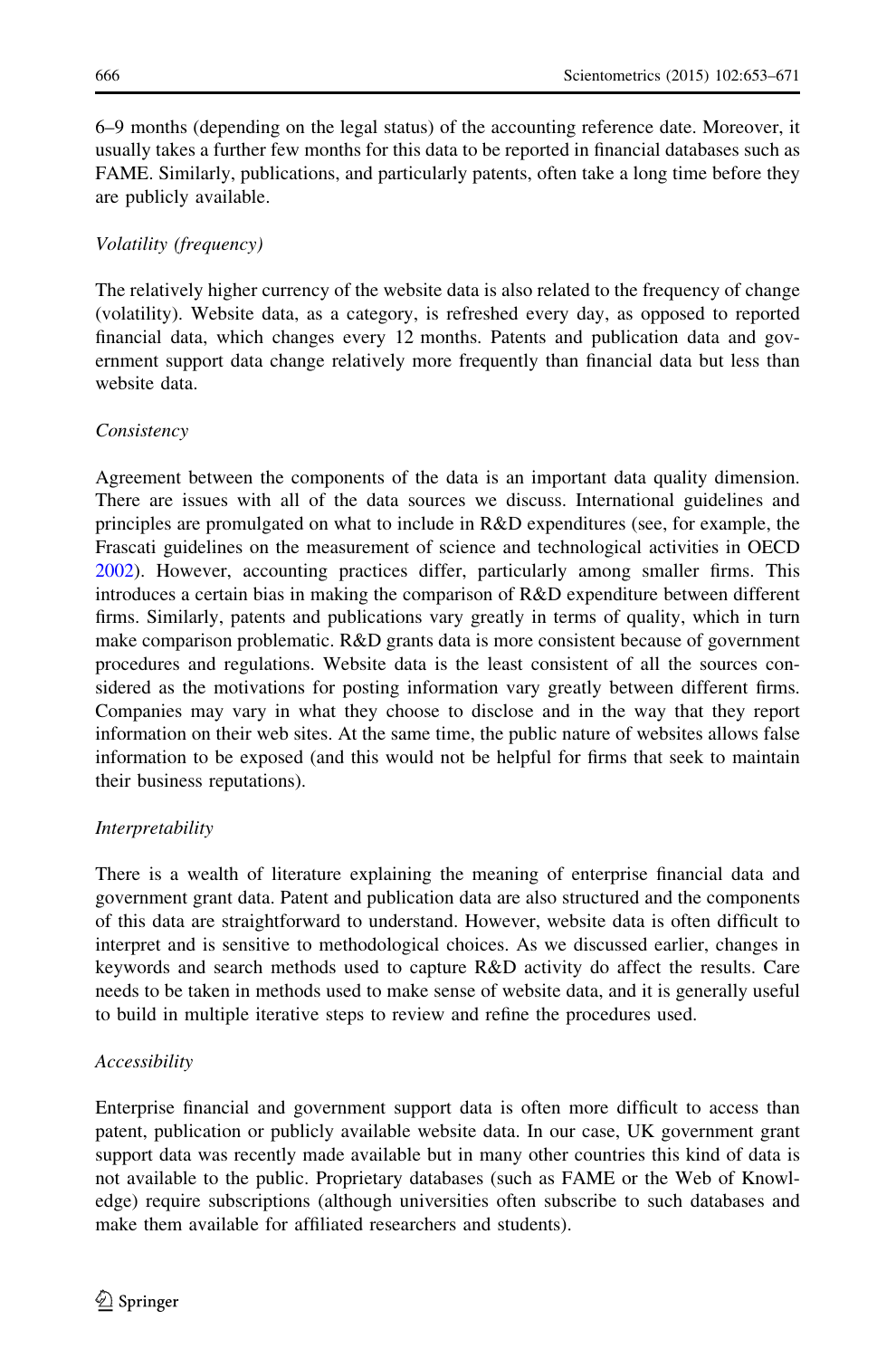|                                        |                                                                                                                                                                                                                                                                                                                                             | R&D expenditure | R&D grants                                                                                       | publications<br>Patents and | Analysis of R&D activity<br>in websites |
|----------------------------------------|---------------------------------------------------------------------------------------------------------------------------------------------------------------------------------------------------------------------------------------------------------------------------------------------------------------------------------------------|-----------------|--------------------------------------------------------------------------------------------------|-----------------------------|-----------------------------------------|
| Source                                 |                                                                                                                                                                                                                                                                                                                                             |                 | Financial database (FAME) Government database (TSB) Web of science Current and historic websites |                             |                                         |
| Indicator type                         |                                                                                                                                                                                                                                                                                                                                             | Input           | Input                                                                                            | Output                      | Process                                 |
| Data structure                         |                                                                                                                                                                                                                                                                                                                                             | Structured      | Structured                                                                                       | Semi-structured             | Unstructured                            |
| Data quality dimensions <sup>a,b</sup> |                                                                                                                                                                                                                                                                                                                                             |                 |                                                                                                  |                             |                                         |
| Completeness                           | and depth and scope<br>Sufficient breadth                                                                                                                                                                                                                                                                                                   | ☆☆★             | ☆☆★                                                                                              | ☆☆★                         | ☆★★                                     |
| Accuracy                               | Correct representation of the phenomenon                                                                                                                                                                                                                                                                                                    | ☆☆★             | ☆☆★                                                                                              | ☆☆★                         | ☆★★                                     |
| Currency                               | How promptly data is updated                                                                                                                                                                                                                                                                                                                | ☆☆★             | ☆★★                                                                                              | ☆★★                         | $\star\star$                            |
| Volatility                             | Data change frequency                                                                                                                                                                                                                                                                                                                       | ☆☆☆★            | ☆★★                                                                                              | ☆★★                         | $*$                                     |
| Consistency                            | Agreement among components                                                                                                                                                                                                                                                                                                                  | ★★☆             | ***                                                                                              | ☆★★                         | ☆☆★                                     |
|                                        | Interpretability Easiness of interpreting meaning                                                                                                                                                                                                                                                                                           | $**$            |                                                                                                  | ☆★★                         | ☆☆★                                     |
| Accessibility                          | Easiness of access and analysis                                                                                                                                                                                                                                                                                                             | ☆☆★             | ★☆☆                                                                                              | ☆★★                         | ***                                     |
| Handling                               | Easiness of analysis                                                                                                                                                                                                                                                                                                                        | $***$           | $***$                                                                                            | ☆★★                         | ☆☆☆★                                    |
| Amount                                 | Quantity of data                                                                                                                                                                                                                                                                                                                            | ☆☆★             | ☆☆★                                                                                              | ☆★★                         | ***                                     |
| Flexibility                            | Adaptable to different purposes                                                                                                                                                                                                                                                                                                             | ☆☆★             | ☆☆★                                                                                              | ☆★★                         | ***                                     |
|                                        | <sup>h</sup> Stars qualitatively denote the relative performance of data sources for data quality dimensions (three stars indicate relatively superior performance, while relatively inferior<br>performance is denoted by one star). Comparison is made for the UK<br><sup>a</sup> Adapted and extended from Batini and Scannapieco (2006) |                 |                                                                                                  |                             |                                         |
|                                        |                                                                                                                                                                                                                                                                                                                                             |                 |                                                                                                  |                             |                                         |

<span id="page-14-0"></span>Scientometrics (2015) 102:653–671 667

Table 5 Comparison of different data sources

Table 5 Comparison of different data sources

 $\underline{\textcircled{\tiny 2}}$  Springer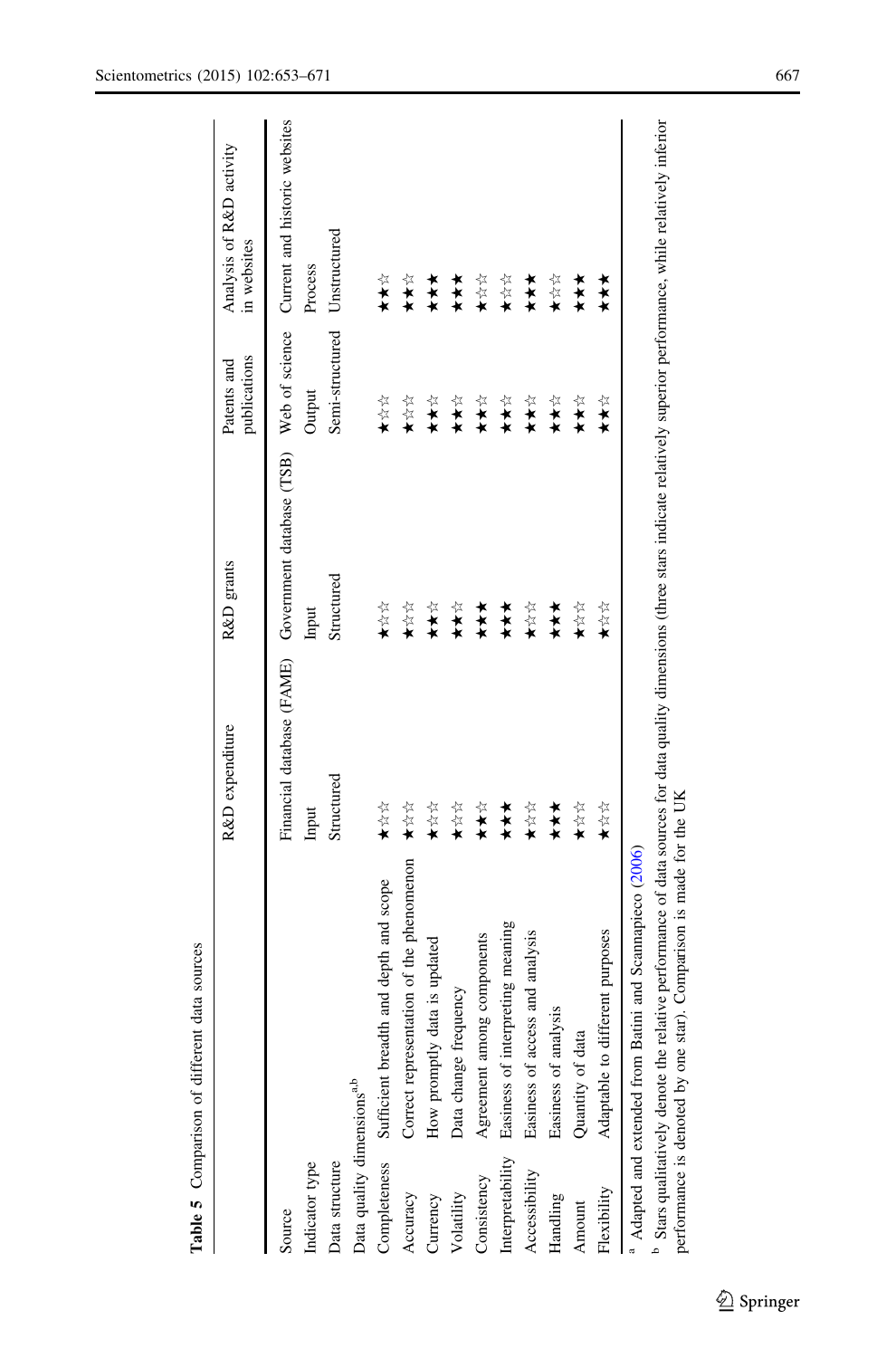# Handling

Website data is more difficult to handle as it is initially in an unstructured form, whilst the semi-structured nature of patent and publication data makes the analysis relatively easier. The methodology outlined in previous sections demonstrates that handling website data is at present a complex, multistep process. Financial and government support data is the easiest in terms of analysis due to established methods and procedures.

## Amount

Websites include large amounts of information, in contrast to financial and government support data, which often include a limited number of well-defined variables. Patent and publication data is also sizeable compared to financial data but still relatively smaller than website data. As illustrated in Table [1,](#page-7-0) which shows the number of websites, webpages and noun phrases in our data set, in 2012 our dataset included over 50,000 webpages and 10 million noun phrases. The substantial quantity of website data provides opportunities in terms of flexibility (as noted below) in what can be analyzed, although sheer size can present problems of data management and operationalization.

# Flexibility

Due to its unstructured nature, website data is adaptable to a range of purposes. Different keyword sets and variables can be extracted from websites depending on the research goals. Semi-structured patent and publication data is less flexible than the website data, whilst structured financial and government support data is the least flexible. In our dataset, both financial and publication and patent data is used to investigate the R&D activity. There are other categories of variables, including those related to manufacturing strategy, linkages, investment strategy and policy, which can be mined and analyzed.

## **Conclusions**

Website data is finding increasing applications in social science, including in innovation studies. Website data has potential advantages over other data sources on aspects such as coverage, currency, accessibility, quantity and flexibility, whilst there are potential issues about its consistency, interpretability and handling.

In this article, we discussed a particular case in which we operationalized website-based variables to understand R&D activity, amongst others. The processes of data retrieval, preparation, cleaning and analysis for web content data are more complex compared to conventional data sources. Care in the interpretation of the website data is particularly important. As shown in the paper, approaches to searching that are too simplistic and overlook context can lead to false positives or incorrectly dropping instances. Studies using website data should conduct extensive sensitivity analyses and also make their methodology transparent.

However, once these steps are performed, website data promises valuable complementary and new insights. We established that for R&D activity the correlation between website-based variables and non-website-based variables was not significant. This reflects the different facets of R&D activity shown on websites when compared with other conventional R&D data sources. Website data frequently highlights downstream or customer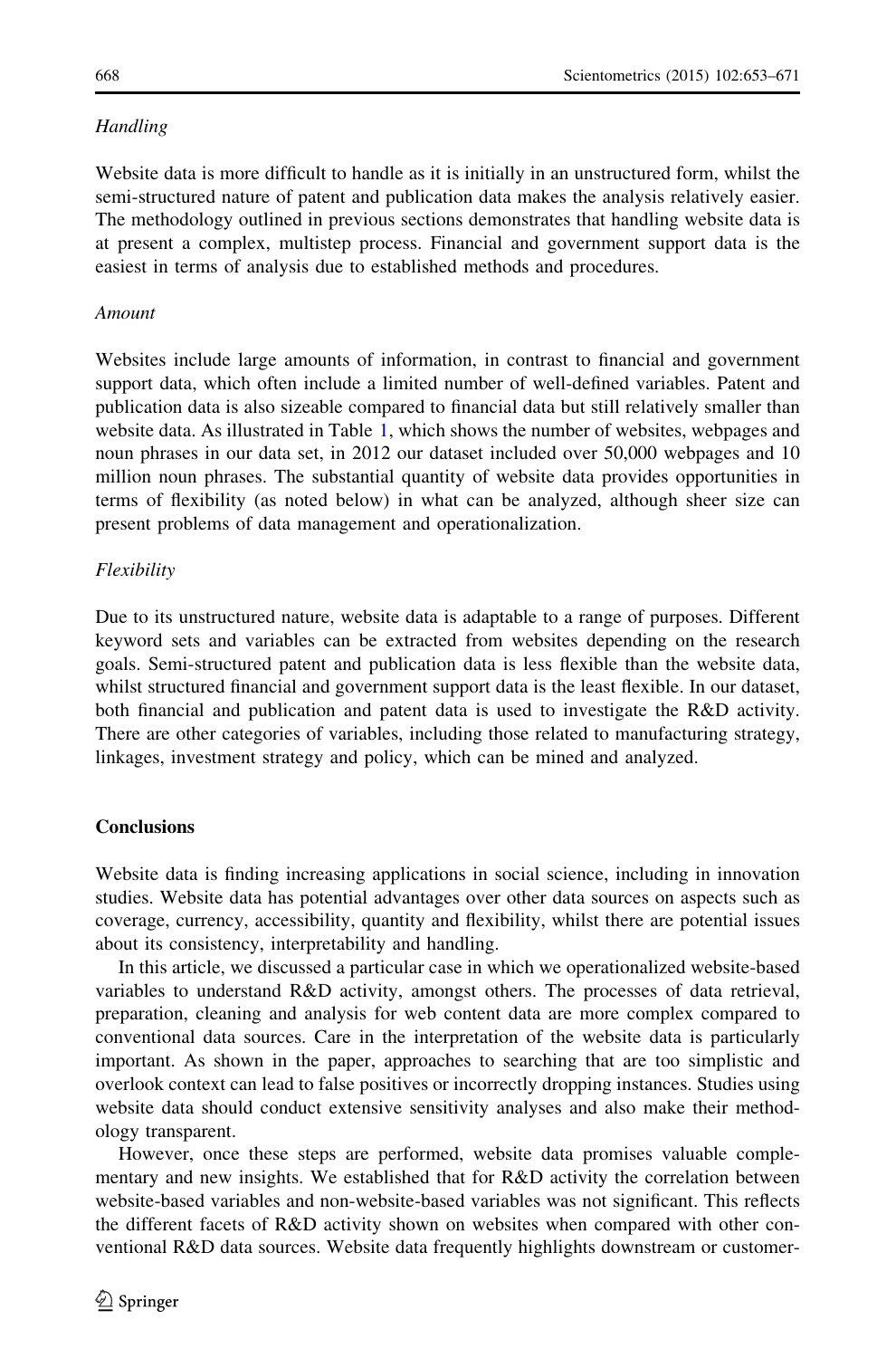focused aspects of R&D processes, particularly those related to technology and product development, as firms announce their new R&D projects and activities on their websites. In contrast, the annual R&D expenditure for firms, which is the financial data for R&D obtained from the FAME database, essentially gives information about one of the inputs for R&D. Furthermore, financial data is annually aggregated data, as opposed to website data, which tends to show discrete individual R&D activities. R&D expenditure is not the only input to the R&D process and subsequently to innovation (Smith [2005\)](#page-17-0), thus a lack of correlation between R&D expenditure and the R&D process indicated by the website data might also be due to the relative importance of non-financial inputs to the R&D process of the firms in our sample. The same logic applies to the R&D grants provided by the government, as they are another indicator of R&D expenditure and thus an input indicator as well.

The website-based indicator of R&D is also not significantly correlated with patents and publications. Patents and publications show important formal results of R&D activities but not the other complementary processes that bring the results of formal R&D activities to the marketplace (and which are often not well-captured by conventional data sources). It is well documented that there are a number of factors that influence patenting and publishing behavior and firms may decide not to patent or publish the outputs of their R&D activity. Firms may also choose not to place all details of their R&D activities on public websites, but they can generally describe what they are doing for the benefit of customers (real and potential) without revealing extensive technical details to their competitors. This helps to explain the lack of correlation between the website-based indicator of R&D activity and patent and publication based R&D output. The lack of correlation between different conventional indicators of R&D, their relative strengths and weaknesses, and the particular biases associated with them is already well documented in the literature (see, for example, Kleinknecht et al. [2002](#page-17-0)). The repeated conclusion in many studies is to recommend use of indicators that are appropriate to the purpose, context and particular issues being investigated. Our conclusions augment the previous literature by explicating a framework of relative strengths and weaknesses of website data. This can help in making choices about which data sources and approaches to use in a particular study.

We conclude that website data is promising both as a complementary and an additional source of enterprise information that is useful in studying innovation. There are caveats and limitations to interpreting enterprise website information, and the handling of large website datasets presents its own set of issues. Using website data needs particular technical skills, including skills which are different from those used in the handling of conventional and well-established data sources. In the near future, improved software and more easily manageable searching and analytical methods may make it easier to handle large-scale data mining of web and other online sources. However, researchers in innovation studies (as in other fields) should continue to experiment with using website data: this exploration is likely to open up new ways to generate enhanced understandings of complex innovation processes.

Acknowledgments This work was supported by the Economic and Social Research Council (grant number ES/J008303/1). We are grateful for the comments received at the Manchester Forum on Data Science, Tech Mining and Innovation in November 2013, where we presented an earlier stage of this work. We are also grateful for comments received from Sanjay Arora, Marianne Sensier, Elvira Uyarra, Jan Youtie and two anonymous referees.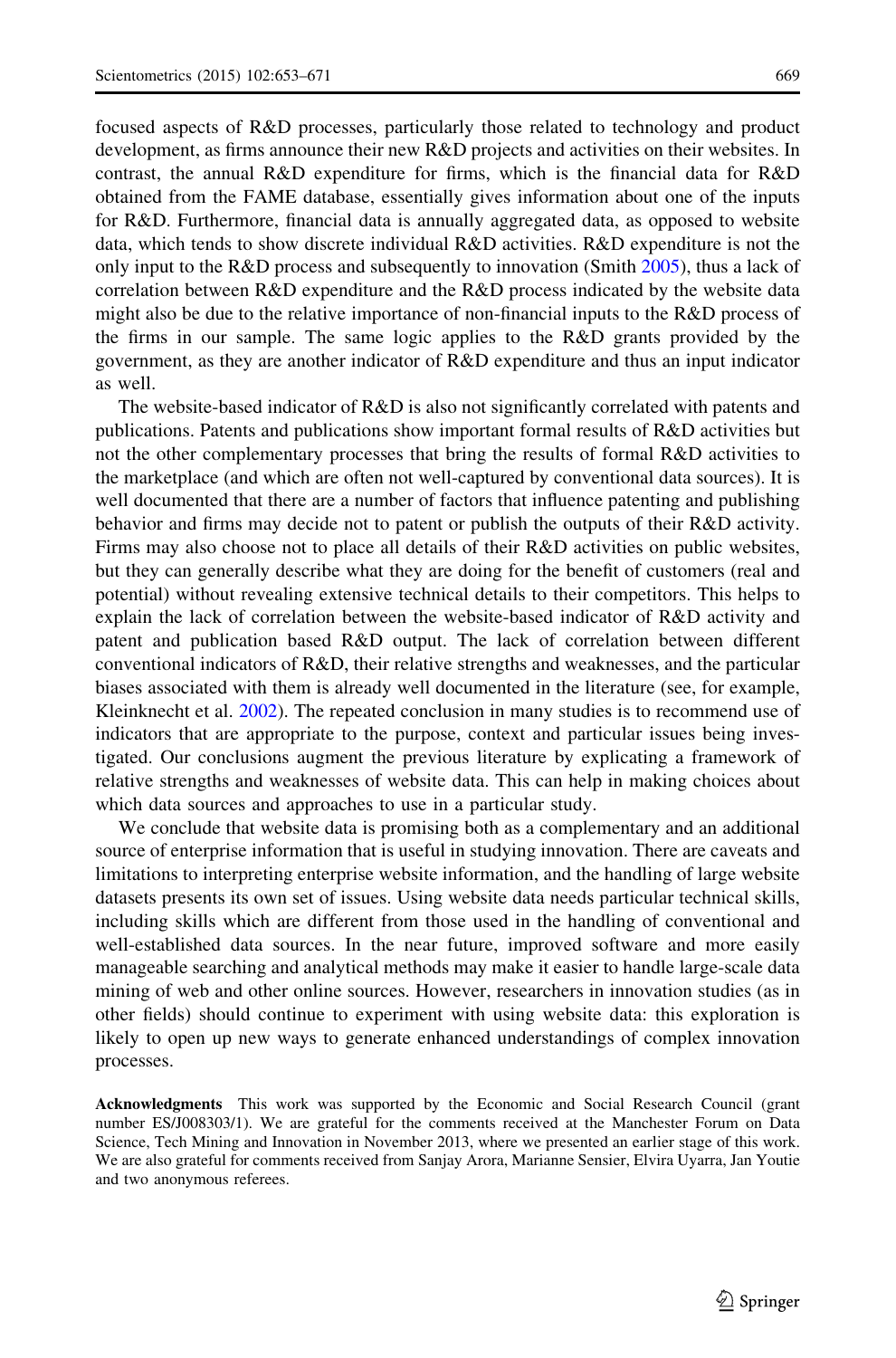<span id="page-17-0"></span>Open Access This article is distributed under the terms of the Creative Commons Attribution License which permits any use, distribution, and reproduction in any medium, provided the original author(s) and the source are credited.

## **References**

- Ackland, R., Gibson, R., Lusoli, W., & Ward, S. (2010). Engaging With the Public? Assessing the Online Presence and Communication Practices of the Nanotechnology Industry. Social Science Computer Review, 28(4), 443–465. doi[:10.1177/0894439310362735.](http://dx.doi.org/10.1177/0894439310362735)
- AleEbrahim, N., & Fathian, M. (2013). Summarising customer online reviews using a new text mining approach. International Journal of Business Information Systems, 13(3), 343–358. doi:[10.1504/IJBIS.](http://dx.doi.org/10.1504/IJBIS.2013.054468) [2013.054468.](http://dx.doi.org/10.1504/IJBIS.2013.054468)
- Al-Hassan, A. A., Alshameri, F., & Sibley, E. H. (2013). A research case study: Difficulties and recommendations when using a textual data mining tool. Information & Management, 50(7), 540–552. doi[:10.1016/j.im.2013.05.010.](http://dx.doi.org/10.1016/j.im.2013.05.010)
- Arora, S. K., Youtie, J., Shapira, P., Gao, L., & Ma, T. T. (2013). Entry strategies in an emerging technology: A pilot web-based study of graphene firms. Scientometrics, 95(3), 1189–1207. doi:[10.1007/](http://dx.doi.org/10.1007/s11192-013-0950-7) [s11192-013-0950-7](http://dx.doi.org/10.1007/s11192-013-0950-7).
- Batini, C., & Scannapieco, M. (2006). Data quality: Concepts, methodologies and techniques. New York: Springer.
- Battistini, A., Segoni, S., Manzo, G., Catani, F., & Casagli, N. (2013). Web data mining for automatic inventory of geohazards at national scale. Applied Geography, 43, 147–158. doi[:10.1016/j.apgeog.](http://dx.doi.org/10.1016/j.apgeog.2013.06.012) [2013.06.012.](http://dx.doi.org/10.1016/j.apgeog.2013.06.012)
- Cargan, L. (2007). Doing social research. Lanham, MD: Rowman & Littlefield.
- Etzkowitz, H., & Leydesdorff, L. (2000). The dynamics of innovation: from National Systems and ''Mode 2'' to a Triple Helix of university–industry–government relations. Research Policy, 29(2), 109–123.
- FAME. (2014). Detailed information on UK and Irish companies. Bureau van Dijk Electronic Publishing. Accessed via the University of Manchester Library.
- Fisher, J., Craig, A., & Bentley, J. (2007). Moving from a Web Presence to e-Commerce: The importance of a business—Web strategy for small-business owners. Electronic Markets, 17(4), 253–262. doi:[10.](http://dx.doi.org/10.1080/10196780701635864) [1080/10196780701635864](http://dx.doi.org/10.1080/10196780701635864).
- Hoekstra, R., Ten Bosch, O., & Harteveld, F. (2012). Automated data collection from web sources for official statistics: first experiences. Statistical Journal of the IAOS, 28(3–4), 99–111. doi:[10.3233/SJI-](http://dx.doi.org/10.3233/SJI-2012-0750)[2012-0750](http://dx.doi.org/10.3233/SJI-2012-0750).
- Hyun Kim, J. (2012). A hyperlink and semantic network analysis of the triple helix (University-Government-Industry): The interorganizational communication structure of nanotechnology. Journal of Computer-Mediated Communication, 17(2), 152–170.
- Katz, J. S., & Cothey, V. (2006). Web indicators for complex innovation systems. Research Evaluation, 15(2), 85–95.
- Kleinknecht, A., Van Montfort, K., & Brouwer, E. (2002). The non-trivial choice between innovation indicators. Economics of Innovation and New Technology, 11(2), 109–121.
- Ladwig, P., Anderson, A. A., Brossard, D., Scheufele, D. A., & Shaw, B. (2010). Narrowing the nano discourse? Materials Today, 13(5), 52–54. doi:[10.1016/S1369-7021\(10\)70084-5.](http://dx.doi.org/10.1016/S1369-7021(10)70084-5)
- Lee, R. M. (2000). Unobtrusive methods in social research. Buckingham, UK: Open University Press.
- Libaers, D., Hicks, D., & Porter, A. L. (2010). A taxonomy of small firm technology commercialization. Industrial and Corporate Change,. doi:[10.1093/icc/dtq039.](http://dx.doi.org/10.1093/icc/dtq039)
- Miner, G., Elder, J., I. V., Hill, T., Nisbet, R., Delen, D., & Fast, A. (2012). Practical text mining and statistical analysis for non-structured text data applications. New York: Academic Press.
- OECD. (2002). Frascati manual 2002. Proposed standard practice for surveys on research and experimental development. Paris: Organisation for Economic Cooperation and Development.
- Robson, C. (2002). Real world research (2nd ed.). Oxford: Blackwell.
- Shapira, P., & Harding, A. (2012). Sustaining growth for innovative new enterprises. Economic and Social Research Council: ES/J008303/12012.
- Shapira, P., Gök, A., Klochikhin, E., & Sensier, M. (2014). Probing "green" industry enterprises in the UK: A new identification approach. Technological Forecasting and Social Change, 85, 93–104. doi:[10.](http://dx.doi.org/10.1016/j.techfore.2013.10.023) [1016/j.techfore.2013.10.023](http://dx.doi.org/10.1016/j.techfore.2013.10.023).
- Smith, K. H. (2005). Measuring innovation. In J. Fagerberg, D. C. Mowery, & R. R. Nelson (Eds.), The Oxford handbook of innovation (pp. 148–177). Oxford: Oxford University Press.